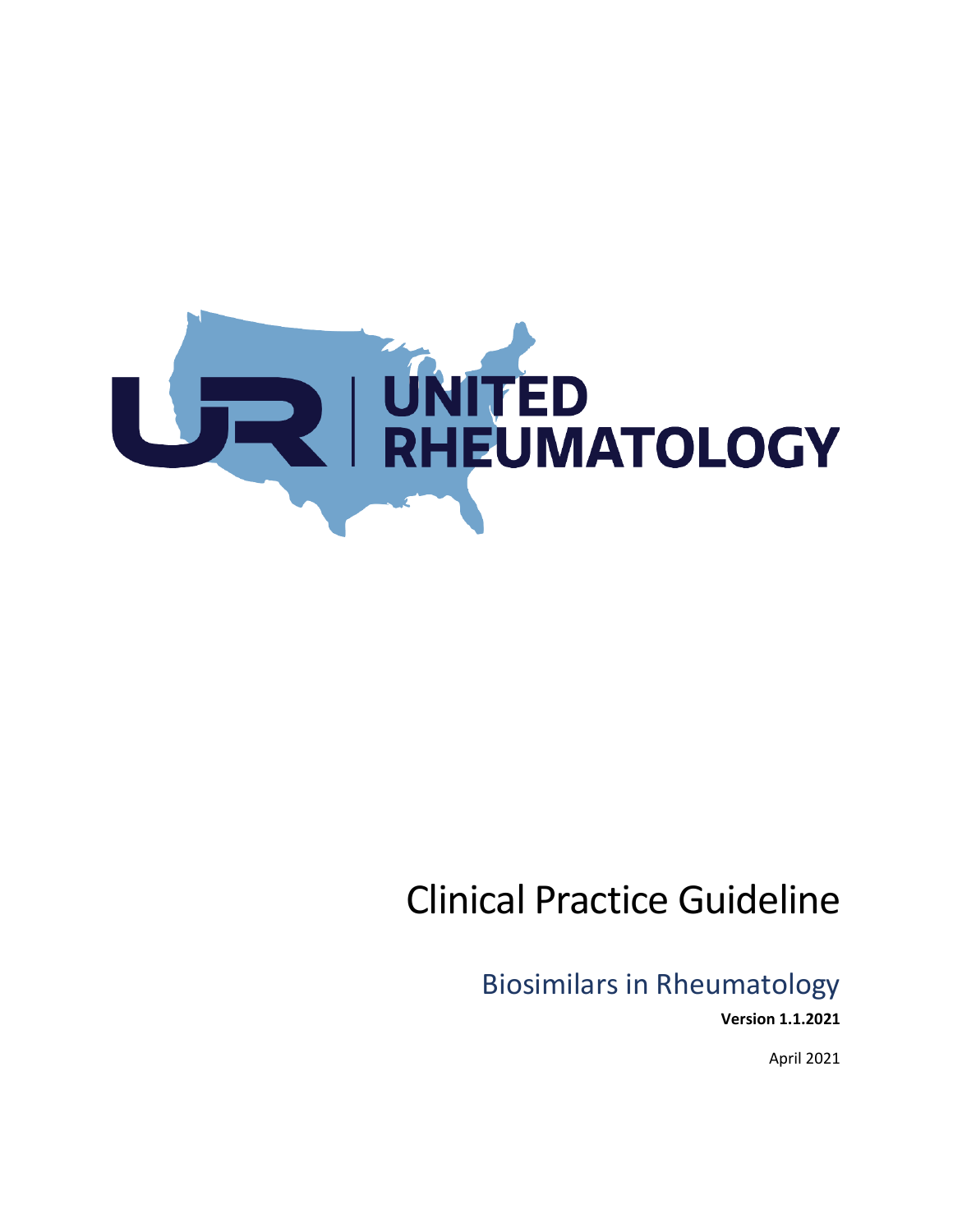# **Table of Contents**

## **List of Tables**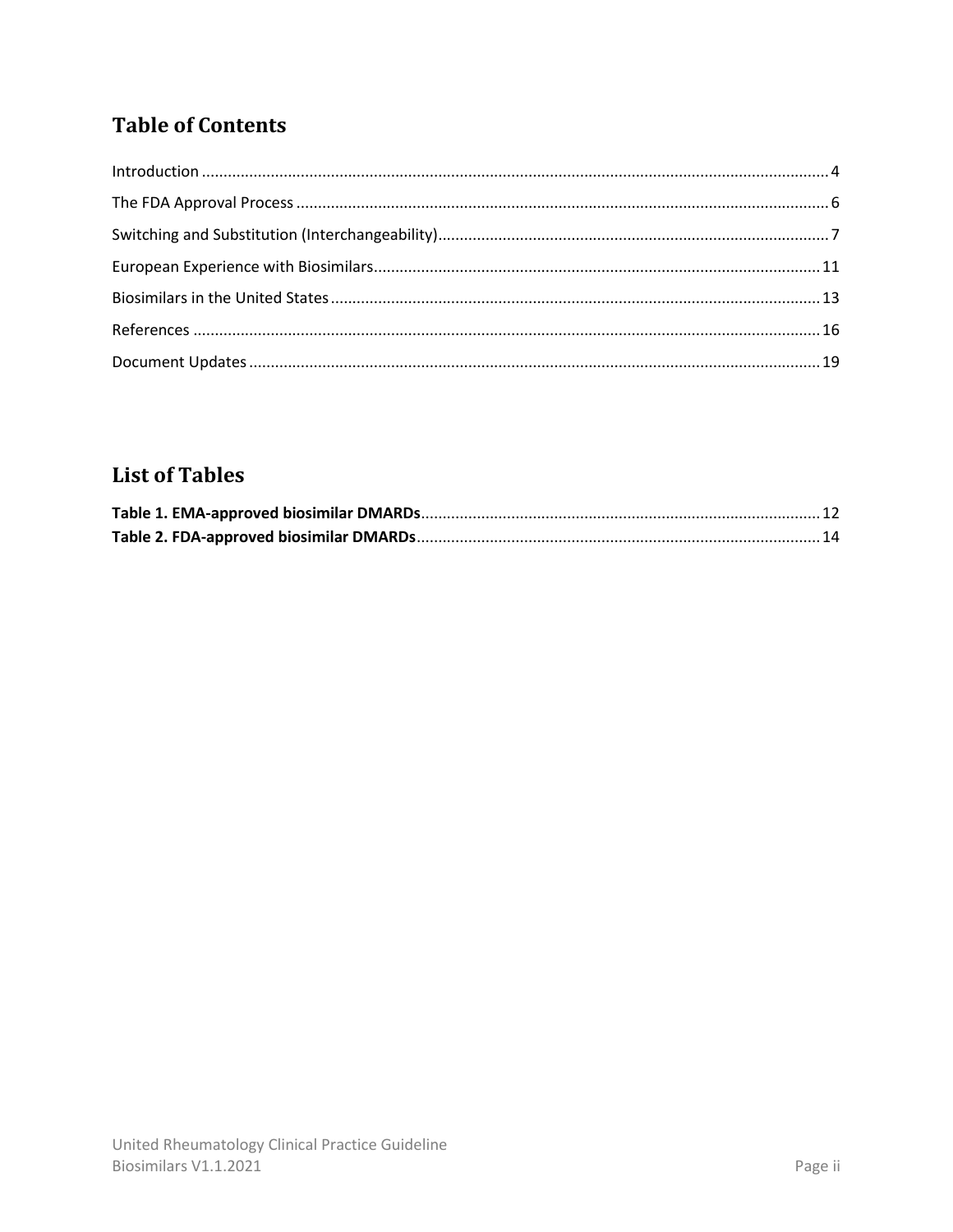## **Abbreviations**

| Patient Protection and Affordable Care Act       |
|--------------------------------------------------|
| American College of Rheumatology                 |
| Ankylosing spondylitis                           |
| Biologics Price Competition and Innovation Act   |
| Biosimilar disease-modifying antirheumatic drugs |
| Disease-modifying antirheumatic drug(s)          |
| Deoxynucleic acid                                |
| <b>European Medicines Agency</b>                 |
| <b>European Union</b>                            |
| Food and Drug Administration                     |
| Institute for Health Informatics                 |
| Intravenous                                      |
| Monoclonal antibodies                            |
| Methotrexate                                     |
| Psoriatic arthritis                              |
| Rheumatoid arthritis                             |
| Tumor necrosis factor                            |
| Subcutaneous                                     |
| United Kingdom                                   |
| <b>United States</b>                             |
|                                                  |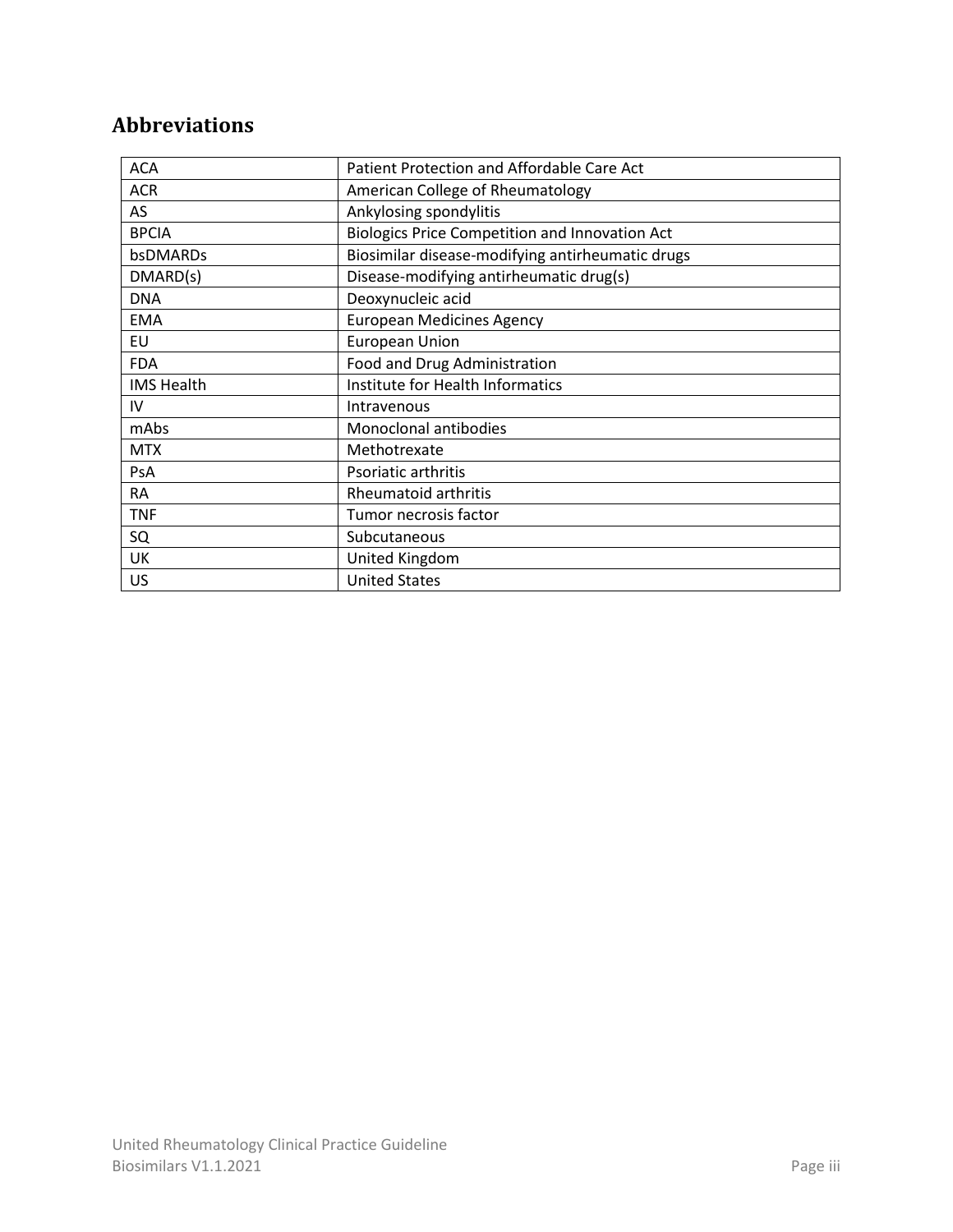#### <span id="page-3-0"></span>**Introduction**

The introduction of biologic medications over the last three decades has been life-changing for many patients suffering with a wide variety of diseases such as rheumatoid arthritis (RA), ankylosing spondylitis (AS), psoriasis and psoriatic arthritis (PsA), systemic lupus erythematosus, inflammatory bowel disease, ulcerative colitis, Crohn's disease, multiple sclerosis, hematologic cytopenias, diabetes, hepatitis C, and cancer.

Biologics are large molecules when compared to most standard drugs, which are categorized as small molecules. When used appropriately, biologics can very effectively slow the progression of rheumatologic disorders, improving a patient's quality of life and preventing disabilities.

However, these drugs are very expensive so-called "specialty drugs". Although there is no standard definition, in general, medications are considered to be specialty drugs when the annual cost of treatment is very high. For example, Medicare considers a medication to be a specialty drug when the monthly cost is \$600 or more.<sup>1</sup> In some cases, the cost of a specialty drug can exceed \$100,000 per year.<sup>2</sup> Other parameters used to place a medication into the specialty-drug group include but are not limited to the following: $3, 4$ 

- Treats an unusual or rare condition
- Needs special handling (i.e. refrigeration during shipping and storage)
- Uses a limited distribution network
- Requires tight quality control and ongoing re-evaluation of efficacy, safety, and adverse immune response
- Costs >\$600/month
- Prescribed by a specialist
- May be associated with a patient payment assistance program
- Requires close patient monitoring

Because these medications are so costly, health plans often impose cost sharing rules, making some specialty drugs unaffordable to patients.

Only 10 years ago, most specialty drugs were injectables, but currently the list also includes oral and inhaled drugs. According to the American Journal of Managed Care, $3$  only ten specialty drugs were available in the United States (US) in 1990 and by 2012, there were close to 300, with an estimated 500 specialty drugs in existence in 2016.<sup>5</sup> Furthermore, nearly half of the drugs in the current drug pipeline will potentially fall into the specialty drug category.<sup>3</sup> In 2014, specialty drugs accounted for only 1% of the prescriptions written in the US, but for 32% of all drug spending. <sup>6</sup> According to the Institute for Health Informatics (IMS Health), drug spending in the US reached \$425 billion in 2015; specialty drugs accounted for \$150.8 billion in that year or 35.5% of the total drug spend in the US.<sup>7</sup> In 2016, there was an increase in total prescription spending of 5.8% compared with 2015 with the greatest drug spend for the biologic adalimumab at \$13.590 billion, an increase of 27.6% over 2015. <sup>8</sup> Biologics also accounted for the fourth and fifth greatest spends; etanercept at \$7.362 billion, an 11.2% increase over 2015 and infliximab at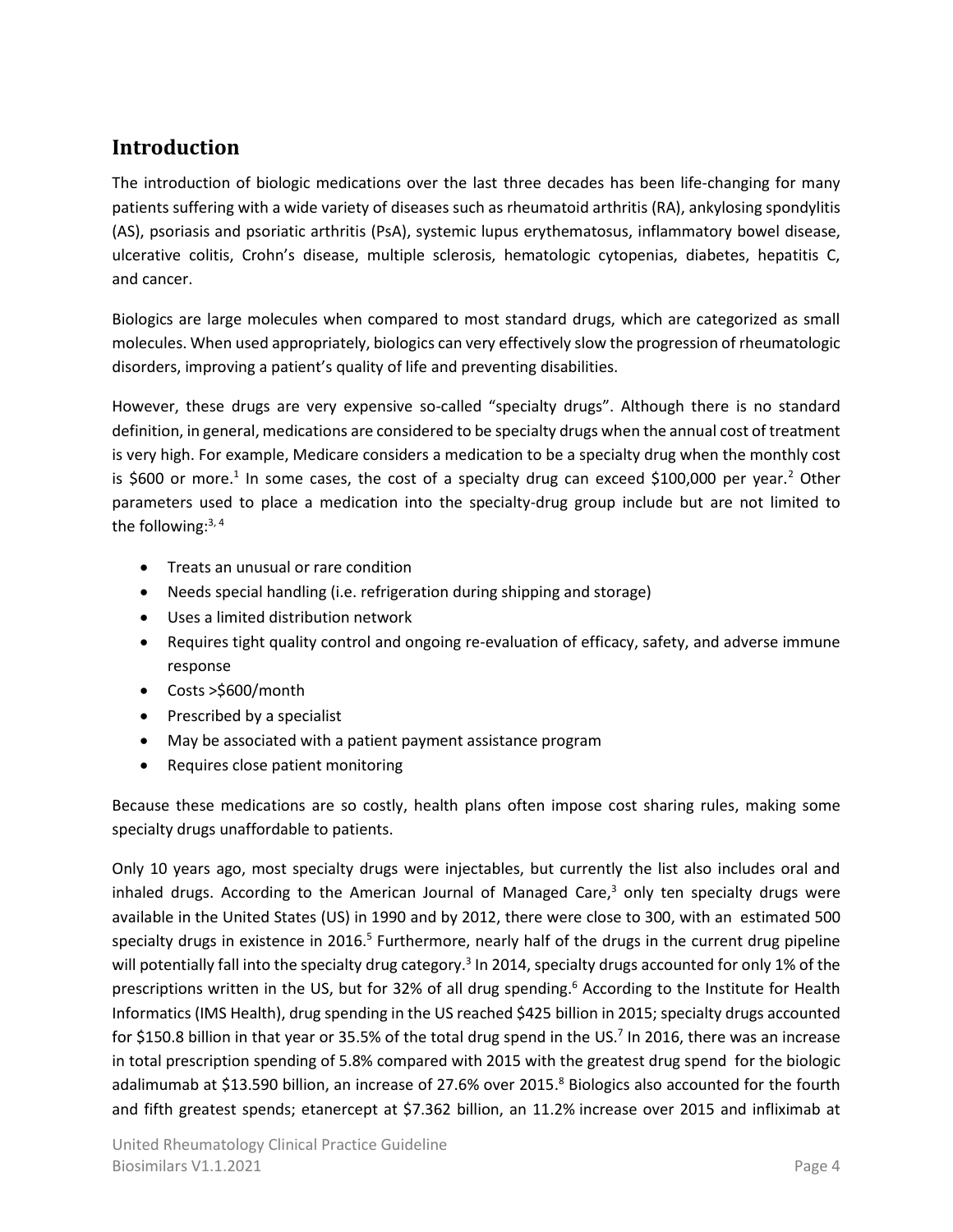\$5.310 billion, a 6.6% increase over 2015, respectively.<sup>8</sup> In 2017, the IQVIA Institute (formerly IMS Health) reported that the spend for specialty drugs was nearly half of the total US medication spend.<sup>9</sup>

Most drugs used in the US are not biologics. These traditional drugs (also known as small molecule or chemical drugs) have a specific chemical formula that can be reproduced by "combining specific chemical ingredients in an ordered process". <sup>10</sup> Copies of these drugs are known as "generics", and they are identical to the original drug. According to the Food and Drug Administration (FDA), generics must be identical copies of the brand-name drug "in dosage form, safety, strength, route of administration, quality, performance characteristics and intended use".<sup>11</sup> In addition, generics are less costly than brand-name drugs. The Congressional Budget Office estimates that generics save patients \$8 to \$10 billion annually.<sup>12</sup>

According to the American College of Rheumatology (ACR), the most common biologics used to treat rheumatologic disorders are monoclonal antibodies (mAbs), <sup>13</sup> which can be 200–1000 times the size of traditional small-molecule drugs. Biologics are frequently produced using recombinant deoxyribonucleic acid (DNA) technology. The genetically engineered cells from which they are produced are capable of manufacturing biologic medications that are "therapeutic proteins" or "mAbs".<sup>14</sup>

Biologics also include vaccines, blood products, gene and cell therapies, as well as therapeutic proteins.

Unlike generic drugs, manufacturers of biosimilars do not have access to the brand-name manufacturer's process; they must reverse engineer the biosimilar from the reference drug. As a result, the biosimilar is not, nor is it expected to be, an identical copy of the reference drug.

The complex process of manufacturing biologic drugs is beyond the scope of this guideline. The ACR, in its 2015 Position Statement on Biologics (Page 2), has summarized the manufacturing process as follows:<sup>13</sup>

*Production of these agents requires highly technical processes and reagents that must be exquisitely controlled and monitored. Generation of a recombinant biologic starts with a rationally designed DNA sequence (a gene) that must be expressed in a host system. Host systems used to produce biologics include bacteria, yeast, insect cells, transgenic animals, and human or other mammalian cell lines. Targeted DNA sequences are transcribed and then translated by the host cell into peptides that fold and combine into proteins with highly complex tertiary and quaternary structures. This process is accompanied by posttranslational modifications of the proteins (including, but not limited to, glycosylation, oxidation and phosphorylation) that affect their efficacy, stability and immunogenicity.*

*The host cell and the conditions under which the proteins are generated and purified (especially temperature, pH, cell density, oxygenation and osmolality) can have dramatic effects on posttranslational modifications and the purity of the final product. This impacts the efficacy, immunogenicity and safety of the drug. Finally, precipitation and aggregation of protein complexes that can take place during the manufacturing and storage of these agents further impacts their stability, efficacy and tolerability. These complexities necessitate the tremendous care (especially with respect to temperature, mechanical*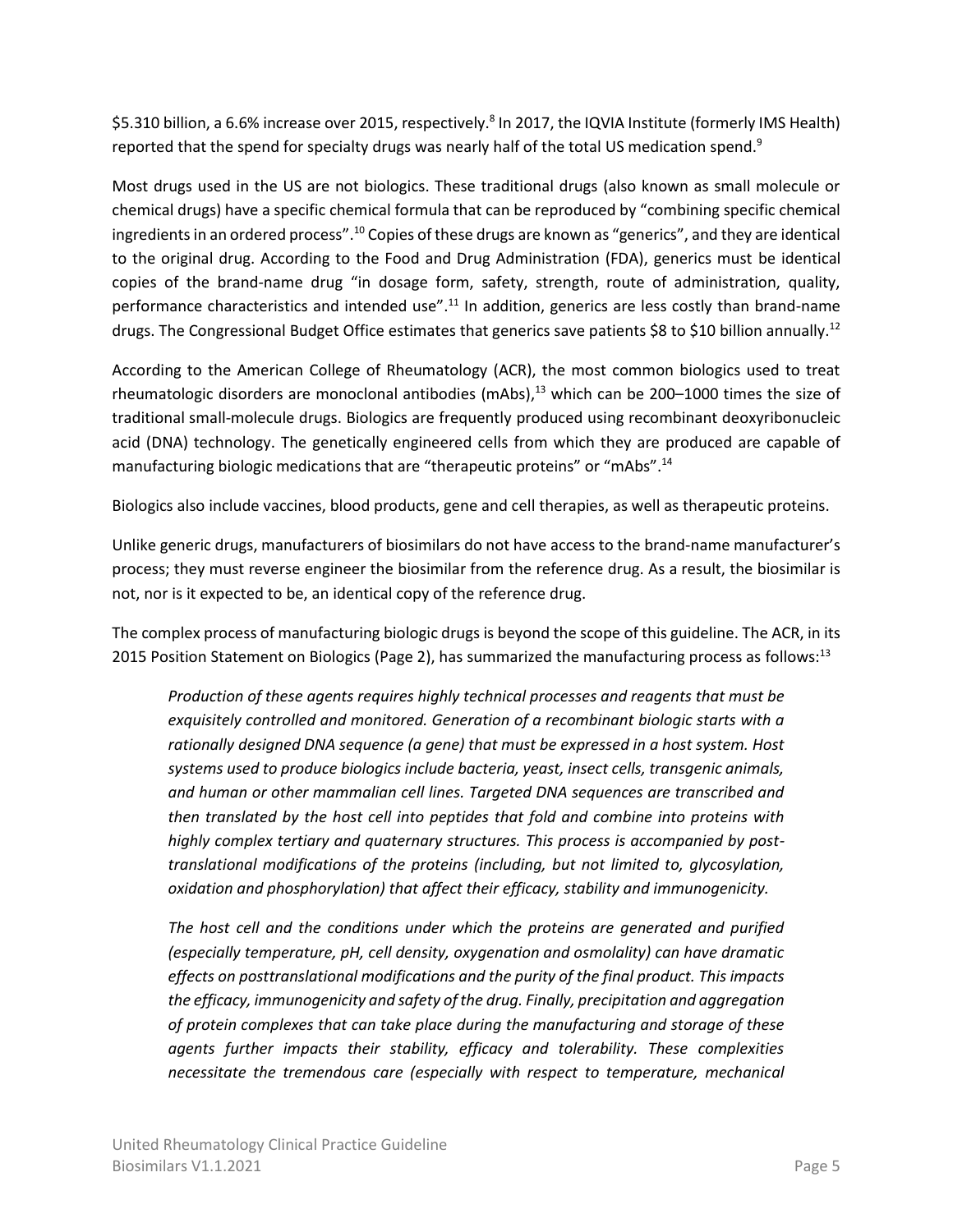*agitation and proper reconstitution) that must be taken to ensure proper delivery and administration of these drugs to patients.*

As can be seen from the above ACR statements, even minor changes in the production environment can result in significant changes in "structure, stability or other quality aspects" of these drugs, which in turn, can alter the drug with respect to its stability, safety, efficacy, and immunogenicity. These changes can be seen in both the reference drugs and biosimilars, and occur "during production and storage as well as within patients after administration". 15

#### <span id="page-5-0"></span>**The FDA Approval Process**

The wide availability and variety of generics has had a dramatic impact on the cost of small-molecule drugs since 1984. According to a working paper from the National Bureau of Economic Research,<sup>16</sup> generics made up 74.5% of the small-molecule retail prescriptions in the US in 2009. This rose to 90% in 2017 and represented only 23% of the total cost of small molecule drugs.<sup>17</sup>

The FDA process for the approval of small-molecule generic drugs is relatively simple, inexpensive, and quick when compared to the approval process for biosimilars. The law governing the approval process for generics was changed in 1984 by the Waxman-Hatch Act. Manufacturers of generic drugs are now only required to demonstrate that their product is bioequivalent to and can be safely substituted for the brandname drug. In addition, they must be able to document that the active ingredient in the generic is identical to the one in the brand-name drug. The FDA approval of a generic is usually very fast once the patent on the brand-name drug expires. According to the FDA, the price of generics decreases with the number of choices for a given brand-name drug on the market, resulting in overall decreased costs for prescription drugs. $18$ 

Biosimilars (sometimes referred to as follow-on biologics) are similar but not exact copies of the reference (brand-name) drug. Recently, interest in biosimilars has been increasing as patents for brand-name reference drugs expire and it is hoped that the use of biosimilars will result in reduced overall spending on biologics.

A few years ago, Congress became concerned about the rapidly rising costs of biologic medications. To encourage the availability of more cost-effective treatments, they created a new, hopefully faster, approval process for biosimilars. The Patient Protection and Affordable Care Act (ACA), which became law in 2010, includes a section called the Biologics Price Competition and Innovation Act (BPCIA). This section of the law describes an abbreviated process for FDA approval of biosimilar drugs, which allows for minor differences in inactive ingredients in the biosimilar when compared to the brand-name biologic or reference drug. It also contains a section that allows for the possibility that biosimilars might be interchangeable with the brand-name reference drug. According to this law, "An *interchangeable* biological product is biosimilar to an FDA-approved product and meets additional standards for interchangeability" and "An interchangeable biological product may be substituted for the reference product by a pharmacist without the intervention of the health care provider who prescribed the reference product."19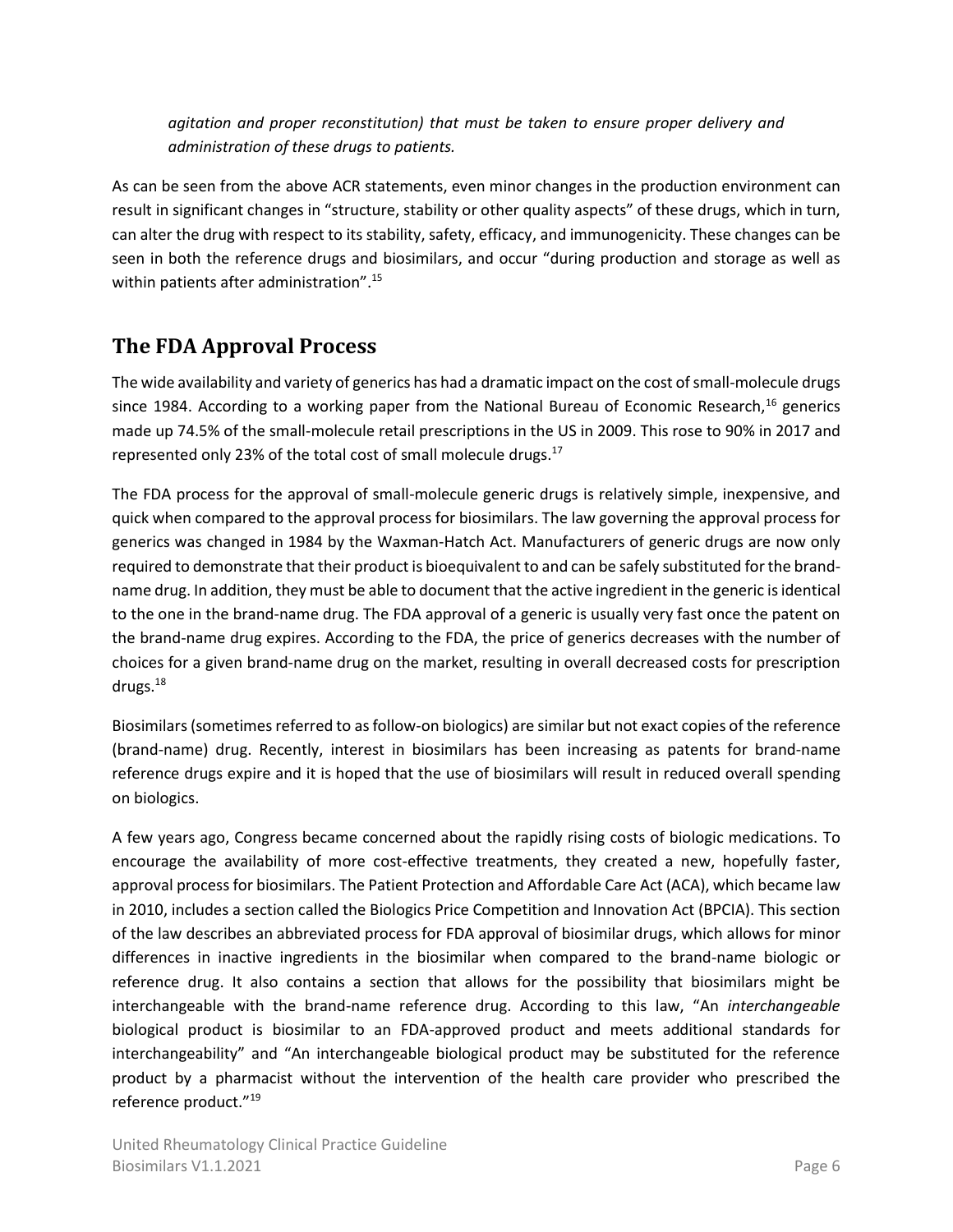At first glance, the provisions of this section (BPCIA) of the ACA appear to be similar to the 1984 legislation for the expedited approval of generics (Waxman-Hatch Act); however, there are some differences. Unlike the approval process for generics, approval of biosimilars requires preclinical and clinical data that is more extensive than just the demonstration of structural equivalence and bioequivalence. Manufacturers of biosimilars must submit data that include structural and functional assays, a "toxicity assessment" as well as "immunogenicity, pharmacokinetics and/or pharmacodynamics" studies (Page 35).<sup>20</sup> At least one clinical study demonstrating noninferiority between the originator and the biosimilar in at least one disease state in which the originator is FDA approved must be submitted.

The FDA released final versions of guidance documents for approval of biosimilars in 2015. These documents discuss the scientific considerations in demonstrating biosimilarity, provide quality requirements for biosimilars, and include questions and answers concerning the implementation of the BPCIA of 2009.<sup>21</sup> It also provides guidance for extrapolation of indications. This means that data from a clinical trial of a biosimilar conducted in one disease may be used to support approval for additional indications for which the reference product is already approved. The issue of extrapolation of indications is also briefly discussed in a guidance document released by the FDA in 2019, which states that the FDA will require that "*The sponsor provide sufficient scientific justification for extrapolating data and information to support a determination of interchangeability for each indication of use for which licensure*  as an interchangeable product is sought" (Page 15).<sup>22</sup>

The cost of developing and getting approval for biosimilar drugs is significantly greater than that for generics. Although biosimilars are expected to be expensive, it is thought that they may be as much as 15% to 30% lower in cost than their reference drugs.

Often rheumatologists and their patients struggle to find the right drug or drug combination to achieve the best possible results. Achieving remission or low disease activity in patients with RA, PsA, or spondyloarthritis is a painstaking task often marked by trial and error. Not every patient with the same disease activity responds to the same biologic. There are even differences in the response of different patients to different reference biologics in the same class. Once in remission, or as close to it as possible, it is important to maintain that clinical response level and avoid and/or delay the onset of flares. Rheumatologists might be reluctant to change medications in patients with stable disease, because biosimilars are not exact copies of the reference drug and it is difficult to predict if a particular patient will respond in the same manner as he/she has to a reference drug.<sup>13</sup>

### <span id="page-6-0"></span>**Switching and Substitution (Interchangeability)**

There is a significant difference between "switching" from one biopharmaceutical to another (including switching from a reference drug to a biosimilar) and substitution (interchangeability) of biopharmaceuticals. As mentioned above, rheumatologists may be reluctant to change or switch medications once they have found a drug that results in the desired clinical response. However, if there were adequate clinical studies demonstrating that switching from one drug to another did not decrease efficacy and had a similar tolerability profile, a rheumatologist might consider whether a change or switch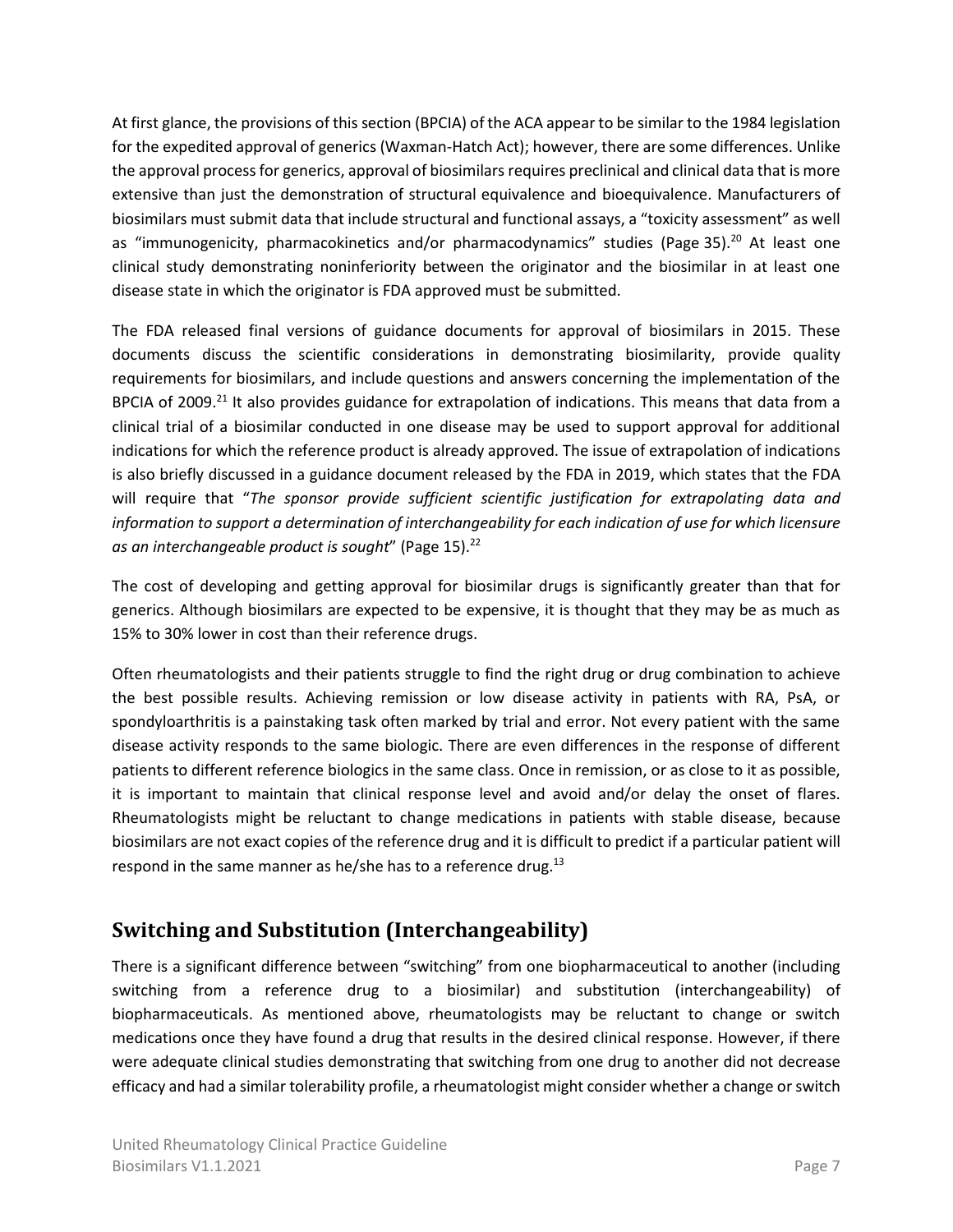is appropriate for their patient. A rheumatologist may recommend switching medications for several reasons, including:

- Decreasing patient out-of-pocket cost
- Drug toxicity
- Change in payer formulary
- Failure to respond
- Development of anti-drug antibodies

A drug cannot be switched or considered to be interchangeable without FDA approval of interchangeability. Currently, there are no biosimilars that are approved as interchangeable in the US.

In 2019, the FDA released guidance for industry to assist companies who wish to submit an application for approval of a biosimilar as interchangeable with a reference drug.<sup>22</sup> However, it should be noted that the guidance offered in this document is not a requirement for manufacturers but rather suggestions or recommendations from the FDA. It is possible that future legislation or FDA policy may require manufacturers to demonstrate specific data for a drug to be licensed as interchangeable. The current document describes the scientific data that the FDA suggests is needed to label a biosimilar as interchangeable with a reference drug. These include the following (Pages 2–3):<sup>22</sup>

- *Data and information needed to support a demonstration of interchangeability*
- *Considerations for the design and analysis of a switching study or studies to support a demonstration of interchangeability*
- *Considerations regarding the comparator product in a switching study or studies*
- *Abbreviated considerations for developing presentations, container closure systems, and delivery device constituent parts for proposed interchangeable products*

In some states, if a biosimilar drug is labelled interchangeable then a pharmacist may substitute it for the reference drug without the approval of the prescribing provider. In 2018, the ACR issued a Position Statement on Biosimilars in which they opposed this practice even if permitted by state regulations.<sup>23</sup> The ACR believes that only the prescribing provider should determine if a biosimilar drug should be substituted for the prescribed reference biologic for an individual patient.

On May 10, 2019, the FDA published a statement from the acting FDA Commissioner Ned Sharpless, M.D., regarding FDA policy advancements to help bring interchangeable biosimilars to market.<sup>24</sup> The statement describes the "pathway for "*interchangeable biologics, which may be substituted without the involvement of the prescriber, similar to how generic drugs are routinely substituted for brand name drugs when they*  are prescribed for patients". Although the 2019 FDA guidance document<sup>22</sup> indicates that the information listed, which may be submitted with an application to approve a biosimilar as interchangeable are only suggestions or recommendations, it is clear from Dr. Sharpless' statement that the clinical and scientific information described in the guidance document must accompany an application for approval of a biosimilar as interchangeable with a reference drug.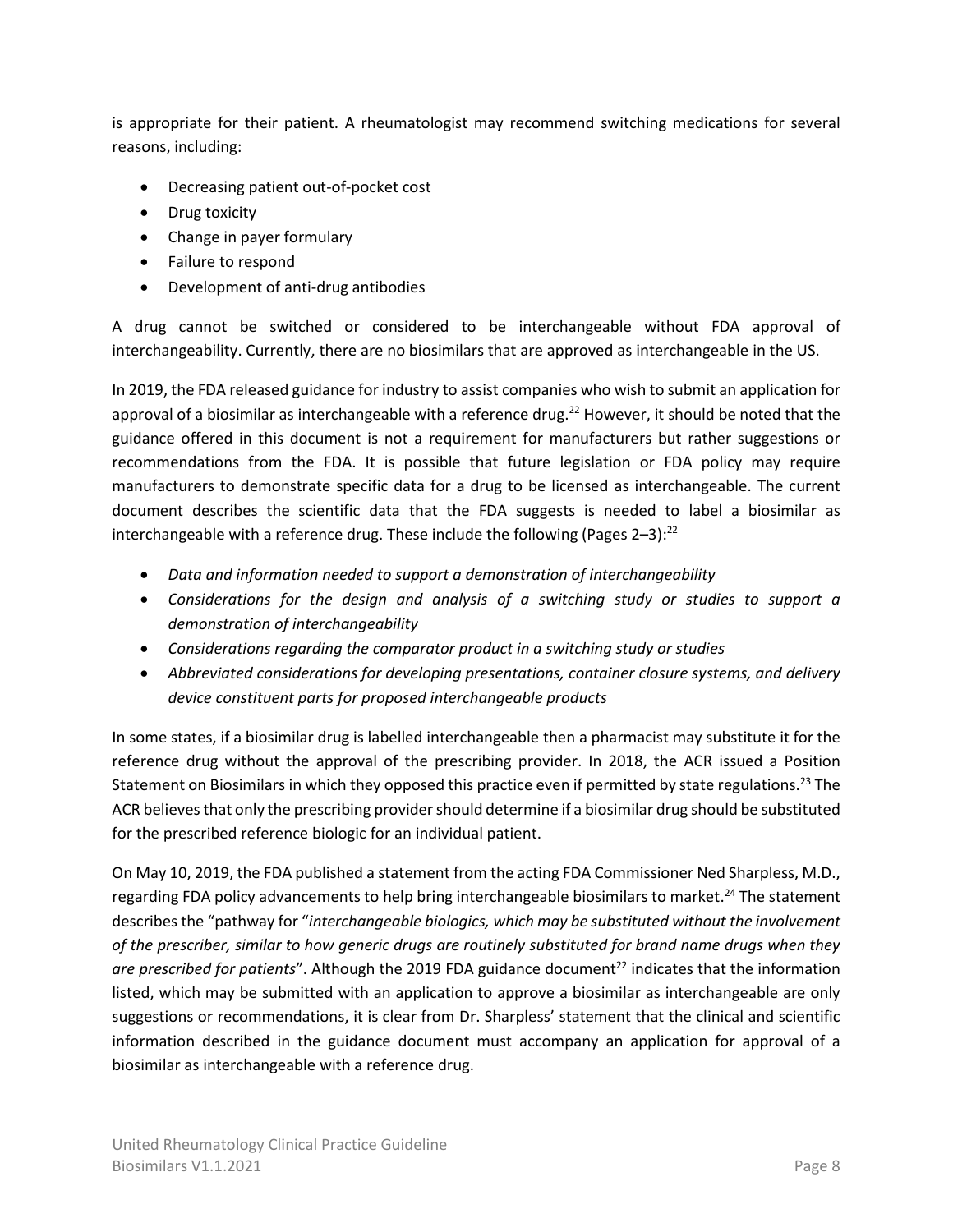A 2007 publication in *Arthritis and Rheumatism* describes the experience of 6739 patients with RA treated with anti-tumor necrosis factor (TNFi) medications.<sup>25</sup> Over approximately 15 months, 1864 patients discontinued the first drug; 841 because it was ineffective and 1023 due to adverse events. Subsequently, 503 patients of the 841 and 353 patients of the 1023 were switched to a different anti-TNF agent. Close to 75% of the patients who were switched continued the second drug until the end of the study. If the second drug was discontinued, this decision was usually made for the same reason as for the initial anti-TNF agent.

Substitution, on the other hand, which is different from switching, implies interchangeability. If a biosimilar is said to be interchangeable or substitutable by the FDA, then it may be substituted for a reference drug by someone other than the prescribing rheumatologist (usually the pharmacist), without the agreement of either the patient or the rheumatologist. Drug substitutions can take place for several reasons:

- A health plan requires the use of a less expensive biosimilar rather than the reference drug, although the patient has responded well to the reference drug.
- A health plan changes the preferred biologic or biosimilar in their formulary resulting in a substitution by the dispensing pharmacist. Formularies can change (often based on price) multiple times a year, and multiple substitutions can occur within a short time interval.

Approval of a biosimilar does not mean that it meets the FDA standards for an interchangeable drug. For a biosimilar to meet the FDA standards to be labelled interchangeable with the reference drug, the biosimilar must:<sup>26</sup>

- Produce the same clinical result as the reference product in any given patient
- Have the same mechanism of action as the reference drug
- Have the same method of administration as the reference drug
- Have the same dosage and form as the reference drug
- If given to a patient more than once, the risk of safety and effectiveness must be the same as with the reference drug

According to Dörner and Kay,<sup>27</sup> multiple changes in biopharmaceuticals can result in "immunogenicity that could compromise the efficacy and safety" (Page 720) of all or some of the medications that a patient is taking. They recommend that frequent substitutions should be avoided, because even small differences in the products can "trigger an immune response" (Page 720) that is new to the patient.

Differences between many of the different biologics (reference drugs and biosimilars) are expected because of the complexity in manufacturing and storage of these medications. To minimize differences, manufacturers are required to have very detailed, tight quality controls on every step in the manufacture, storage, and distribution of these drugs.

In 2011, Schiestl et al.<sup>28</sup> published a Letter to the Editor of *Nature Biotechnology*, in which they described the results of a small study of changes in three biologics from 2007 to 2010. Two of the drugs evaluated are commonly used to treat rheumatic diseases—rituximab and etanercept. Although the report found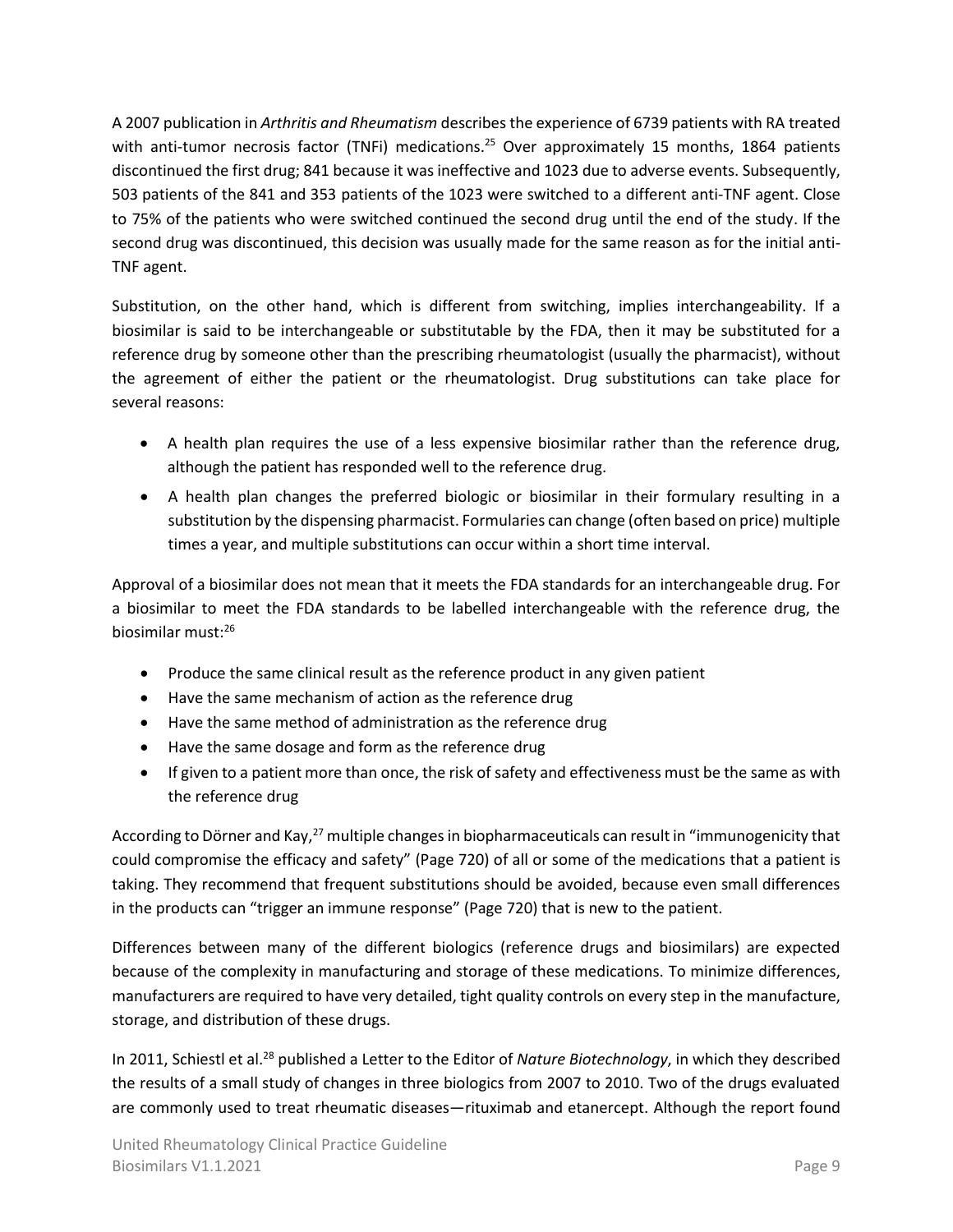significant changes between different lots of all the brand name drugs tested, there did not appear to be any change in their "clinical profile[s]." These findings cannot be extrapolated to all biologics; therefore, these drugs need to be carefully monitored to ensure that clinically significant changes in reference drugs (and biosimilars) do not occur from lot to lot.

Different patients may respond differently to different biologics in the same class. For example, rheumatologists know that not all patients respond in the same way to all anti-TNF agents, although all these drugs have the same mechanism of action. In fact, although an individual may respond well to a biologic initially, they may develop resistance to that drug over time, and may or may not respond well to a different biologic in the same class.<sup>29, 30</sup> Another example is documented in a 2015 study by Reggia et al.<sup>31</sup> that compared the intravenous (IV) and subcutaneous (SQ) administration of abatacept. Of the 51 patients previously treated with IV abatacept, 14 (27%) relapsed after SQ administration and required a change back to the IV formulation of the drug. Fortunately, all patients responded well to the reinstitution of IV therapy.

In January 2017, the FDA provided guidance on the nonproprietary naming of biological products (Section 351a of the PHS Act (42 U.S.C. 262(a)(1)(B)(i)). Under this naming convention, the nonproprietary name designated for each originator biological product and each biosimilar product will be a proper name that combines a core name with a distinguishing suffix that has no meaning and is composed of four lower case letters.<sup>32</sup> However, in March 2019 the FDA updated this draft guidance; under the new guidance, approved biologics would no longer receive four-letter suffixes without meaning. Rather, the FDA would continue to assign suffixes to newly approved biologics and biosimilars. If a biosimilar was determined to be interchangeable it would receive its original nonproprietary name along with a suffix.<sup>32</sup> The FDA is still considering the appropriate suffix format for interchangeable products. This naming convention is intended to facilitate pharmacovigilance, accurate identification of these products by healthcare providers and patients and prevent the inadvertent substitution of products that have not yet been determined to be interchangeable.

In January 2017, the FDA issued a draft for public comment on the requirements for supporting labelling of biosimilar products as interchangeable with a reference product or brand-name biosimilar.<sup>33</sup> For a biosimilar to be considered for approval as an interchangeable drug, a manufacturer must demonstrate that the drug meets all of the requirements to be approved as a biosimilar and results in the same clinical outcomes as the reference drug in any patient and in all the referenced drug approved indications.

Switching studies will be required to determine whether or not alternating between the biosimilar and its reference product at least twice impacts the safety, efficacy, or immunogenicity of the treatment. Manufacturers will need to work closely with the FDA on study designs that can demonstrate interchangeability. The evidence required to demonstrate interchangeability will depend on the characteristics of the drugs and will vary for different biosimilars.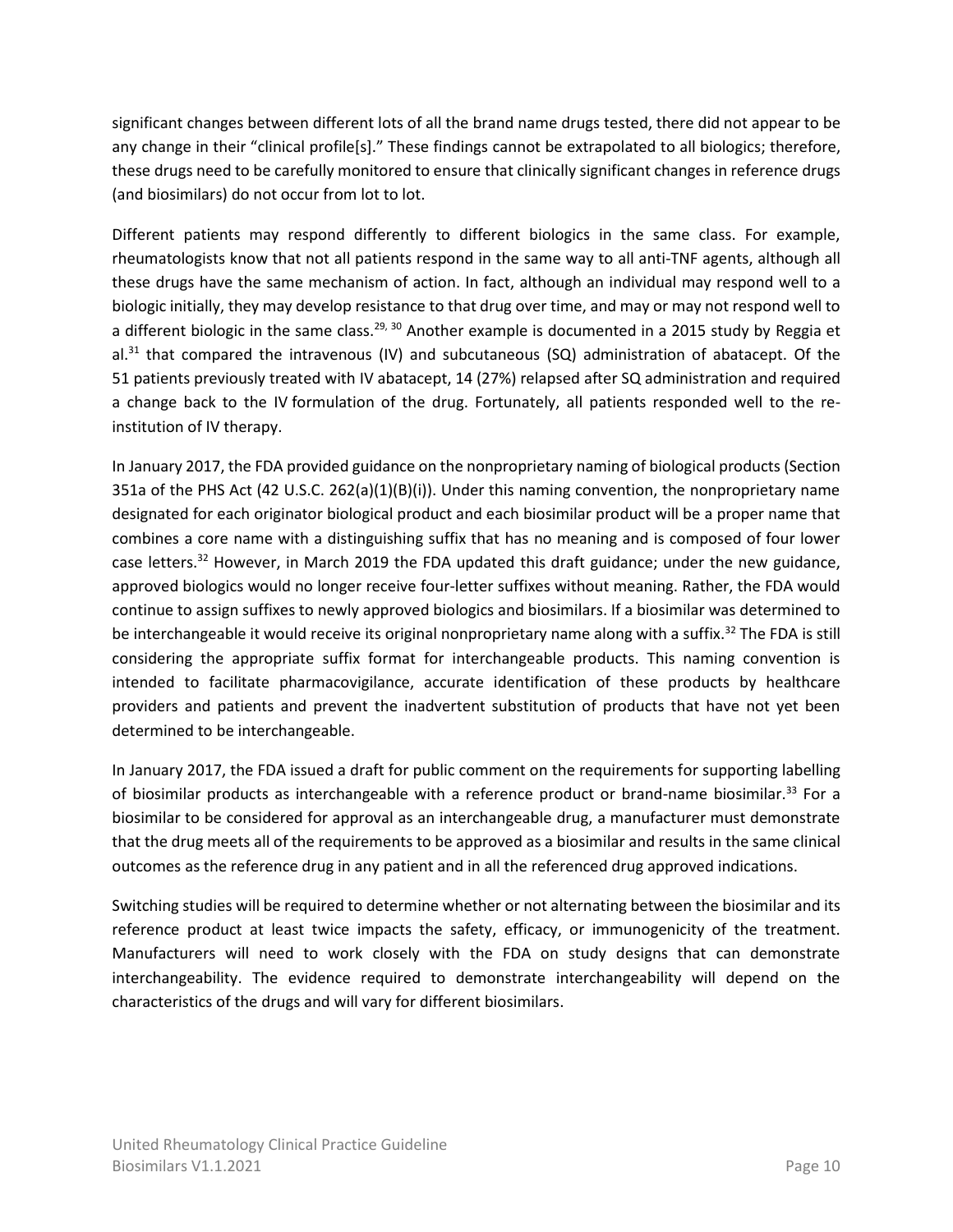#### <span id="page-10-0"></span>**European Experience with Biosimilars**

In 2005, the European Union (EU) established an approval pathway for biosimilars that had been available there since 2006. The European Medicines Agency (EMA) is responsible for the development of pathways for drug approval in the EU and approves drugs on a product-by-product basis. Usually, the pathways indicate the patient populations to be included in both the clinical and nonclinical studies. The agency requires a biosimilar to demonstrate equivalent efficacy and safety to the reference drug in at least one randomized, double-blind study conducted over an adequate amount of time.<sup>34</sup> The EMA does permit extrapolation of safety and efficacy data from studies in a specific indication for use of a drug in other indications as long as those indications involve the same mechanism of action. However, if different cell receptors are involved in the mechanism of action for a different indication, the agency may require clinical studies involving a second patient population. The EMA also requires specific quality-control management plans that are both "proactive and product specific" to collect data on adverse events, just as it does for the reference drug.<sup>34</sup>

By the end of 2018, the tight regulatory requirements and complexity of biosimilar development resulted in EMA approval of 68 biosimilar drugs, including the biosimilar biologics used by rheumatologists as listed in [Table 1.](#page-11-0) The remaining 45 drugs, which are not included in the table, are biosimilars for insulin, somatotropin, bevacizumab, trastuzumab, enoxaparin sodium, Interferon alfa-2a, epoetin alfa (Procrit® or Epogen®), and filgrastim (Neupogen®).<sup>35</sup> As of November 2019, 25 drugs that might be used by rheumatologists were approved in the EU. Some of the manufacturers of biosimilars are also manufacturers of reference drugs. The resources needed for the approval process and the costs of drug development and quality control has limited the number of companies entering the biosimilar market in the EU.

The EU experience has demonstrated that, compared with the reference product, biosimilars do not always have the dramatic effect on prices seen with small-molecule generic drugs. For example, in 2006 Omnitrope®, marketed by Sandoz, was approved by the EMA. The reference drug for Omnitrope is Genotropin®, or growth hormone. Omnitrope was priced 30% lower than the reference drug; however, 2 years later, it only had 2% of the market in Italy, Germany, France, and the United Kingdom (UK). In 2010, in an attempt to lower the cost of growth hormone, the UK decided that Omnitrope and Genotropin were considered to be interchangeable and required that the least expensive available drug (Omnitrope or Genotropin) should be used.<sup>34</sup>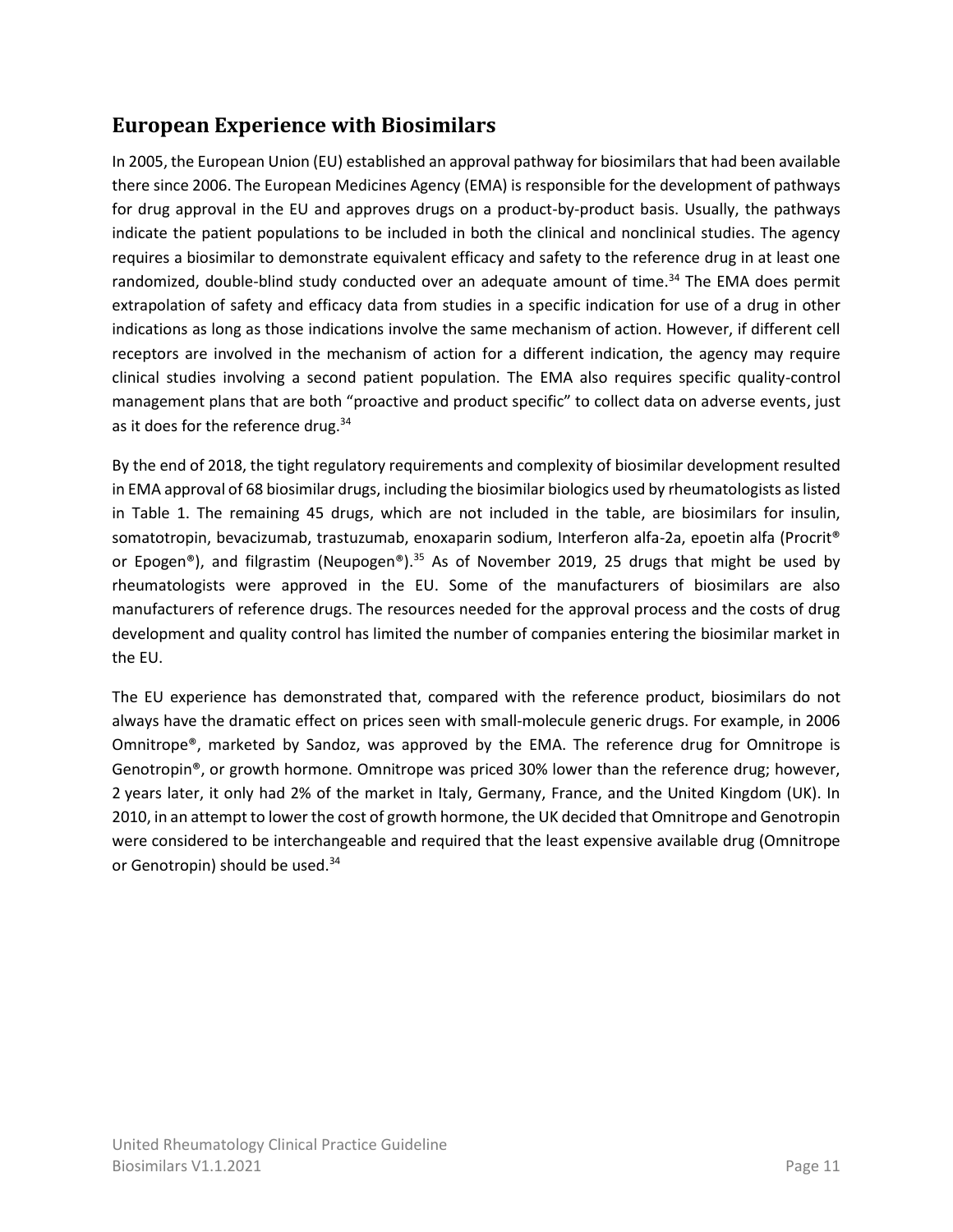#### <span id="page-11-0"></span>*Table 1. EMA-approved biosimilar DMARDs*

| <b>Reference Drug</b> | <b>Biosimilar DMARD</b>                                                                                                      |                                                                             |                                     |
|-----------------------|------------------------------------------------------------------------------------------------------------------------------|-----------------------------------------------------------------------------|-------------------------------------|
| <b>Infliximab</b>     | $\bullet$ Flixabi®<br>• Zessly<br>Inflectra <sup>®</sup><br>$\bullet$<br>Remsima <sup>®</sup><br>$\bullet$                   |                                                                             |                                     |
| <b>Etanercept</b>     | Benepali <sup>®</sup><br>٠<br>$\bullet$ Erelzi <sup>®</sup>                                                                  | • Nepexto                                                                   |                                     |
| <b>Adalimumab</b>     | • Amgevita®<br>Amspar<br>$\bullet$<br>• Cyltezo <sup>®</sup><br>Halimatoz <sup>®</sup><br>$\bullet$<br>• Hefiya <sup>®</sup> | $\bullet$ Hulio <sup>®</sup><br>$\bullet$ Imraldi <sup>®</sup><br>• Kromeya | • Solymbic<br>• Hyrimoz<br>· Idacio |
| Rituximab             | Blitzima <sup>®</sup><br>$\bullet$<br>Ritemvia <sup>®</sup><br>$\bullet$<br>Rituzena <sup>®</sup><br>$\bullet$               | • Rixathon <sup>®</sup><br>• Riximyo <sup>®</sup><br>• Truxima®             | Ruxience                            |
| <b>Teriparatide</b>   | Movymia <sup>®</sup><br>$\bullet$<br>Terrosa <sup>®</sup><br>$\bullet$                                                       |                                                                             |                                     |

DMARD(s), disease-modifying antirheumatic drug(s); EMA, European Medicines Agency

Interestingly, with the introduction of biosimilars, reference-drug prices have also decreased. In fact, in 2015, with the introduction of a biosimilar for the reference drug Remicade® in the UK, the manufacturer reduced the price for Remicade by 25% for the UK's National Health Service.<sup>36</sup>

By 2013, nearly 25% of all biologic sales in the EU were biosimilars, with no significant or unexpected adverse events reported.<sup>37</sup>

Biosimilar prices vary widely from country to country in the EU, with discounts averaging 15% to 40% when compared with the reference drugs. At the same time, prices for some of the reference drugs are falling to compete with the biosimilars. Haustein et al. $^{38}$  published a paper in which they developed models to predict potential cost savings in Europe between 2007 and 2020 through the use of biosimilars. The models included France, Germany, Italy, Poland, Romania, Spain, Sweden, and the UK. Based on their calculations, the use of biosimilars has the potential to result in overall cost savings between 11.8 and 33.4 billion Euros, with the greatest savings expected in France, Germany, and the UK. Biosimilar mAbs are expected to produce the greatest savings ranging from 1.8 to 20.4 billion Euros. Furthermore, savings for biosimilars of etanercept, rituximab, and trastuzumab alone could potentially amount to as much as 11.3 billion Euros, nearly 15% of the total spend for these reference drugs. Interestingly, savings were greater when a biosimilar was introduced immediately after a reference drug patent expired rather than several years after patent expiration. The authors also observed a decline in the price of the reference drug after the introduction of the biosimilar, resulting in an overall decrease in drug costs to the healthcare system but of little benefit to biosimilar manufacturers.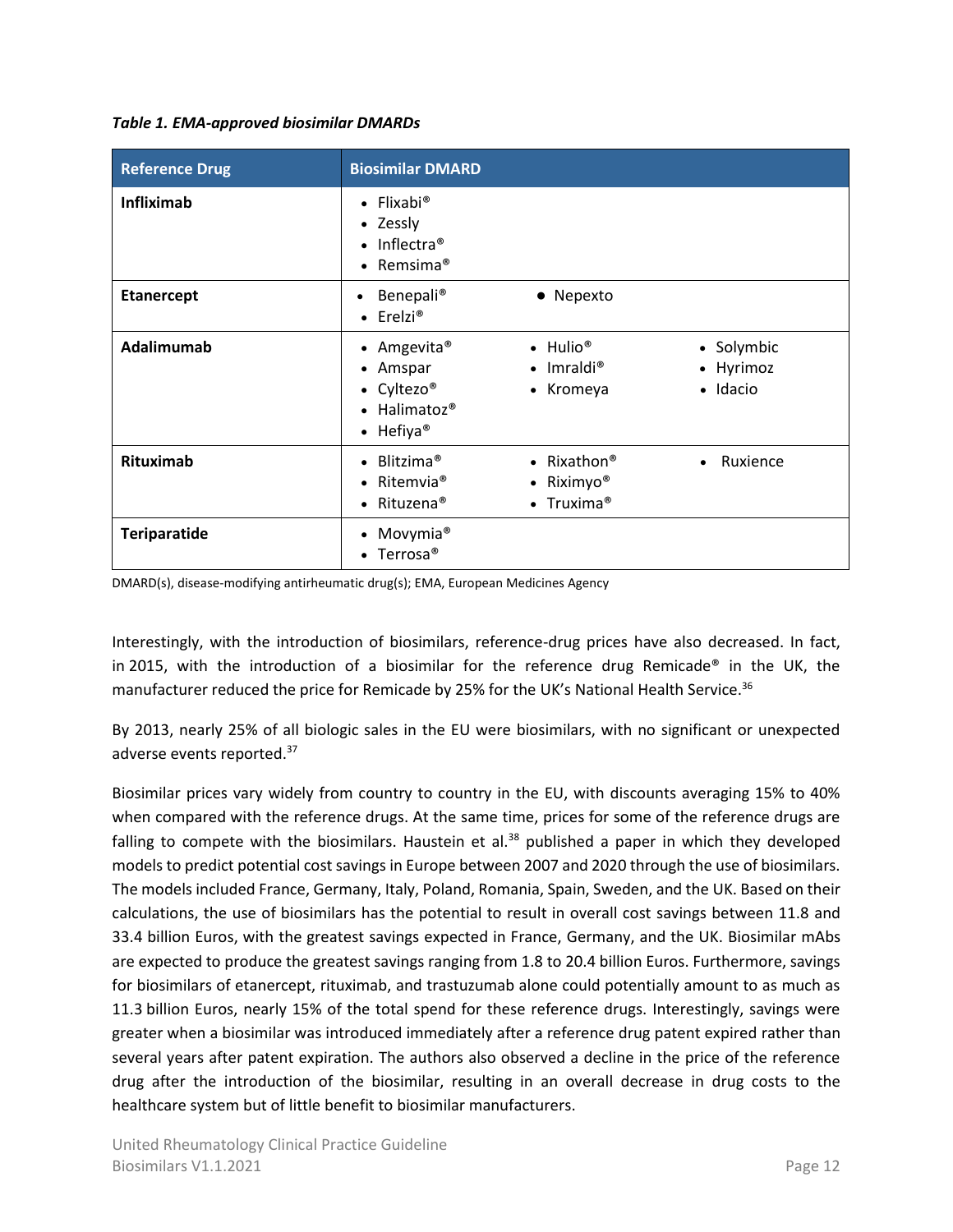In addition, Haustein et al. $38$  reported that physicians may be reluctant to substitute a biosimilar for the reference drug, because it is similar but not identical to the reference drug. The authors suggested that additional studies comparing the biosimilars to the reference drugs were needed, together with more education of the physician community.

### <span id="page-12-0"></span>**Biosimilars in the United States**

It is still unclear how biosimilars will be marketed and priced in the US and how payers will adjust their formularies when these drugs become more available. A very recent paper by Morton et al.<sup>39</sup> suggests two possibilities (Pages 3–4):

• The 10-year experience with biosimilars in Europe has resolved the discomfort that many providers have had with biosimilars with respect to efficacy and safety and therefore the use of biosimilars in the US will "be shaped by economic and institutional factors rather than as a result of meaningful differences in health care outcomes.

OR

• The entry of biosimilars into the US healthcare system will have little impact on drug costs because, in the US market, very few biosimilars will be available as a result of the high cost of approval and price competition from the makers of the reference drugs, something which has already been seen in the European market.

In March 2015, the first biosimilar (Zarxio®) was approved in the US. Zarxio is manufactured by Sandoz and is a biosimilar for Neupogen (filgrastim). The drug was approved for the same indications as Neupogen. This approval comes 5 years after the BPCIA of 2009 was signed into law. (Zarxio was not approved as an interchangeable drug).<sup>40</sup>

As of November 2019, the FDA has approved 25 biosimilars, 13 of which may be used by rheumatologists; however, as of May 2019, none of these drugs have been labelled interchangeable. **[Table 2](#page-13-0)** lists the biosimilars used by rheumatologists that are FDA approved for the indications listed.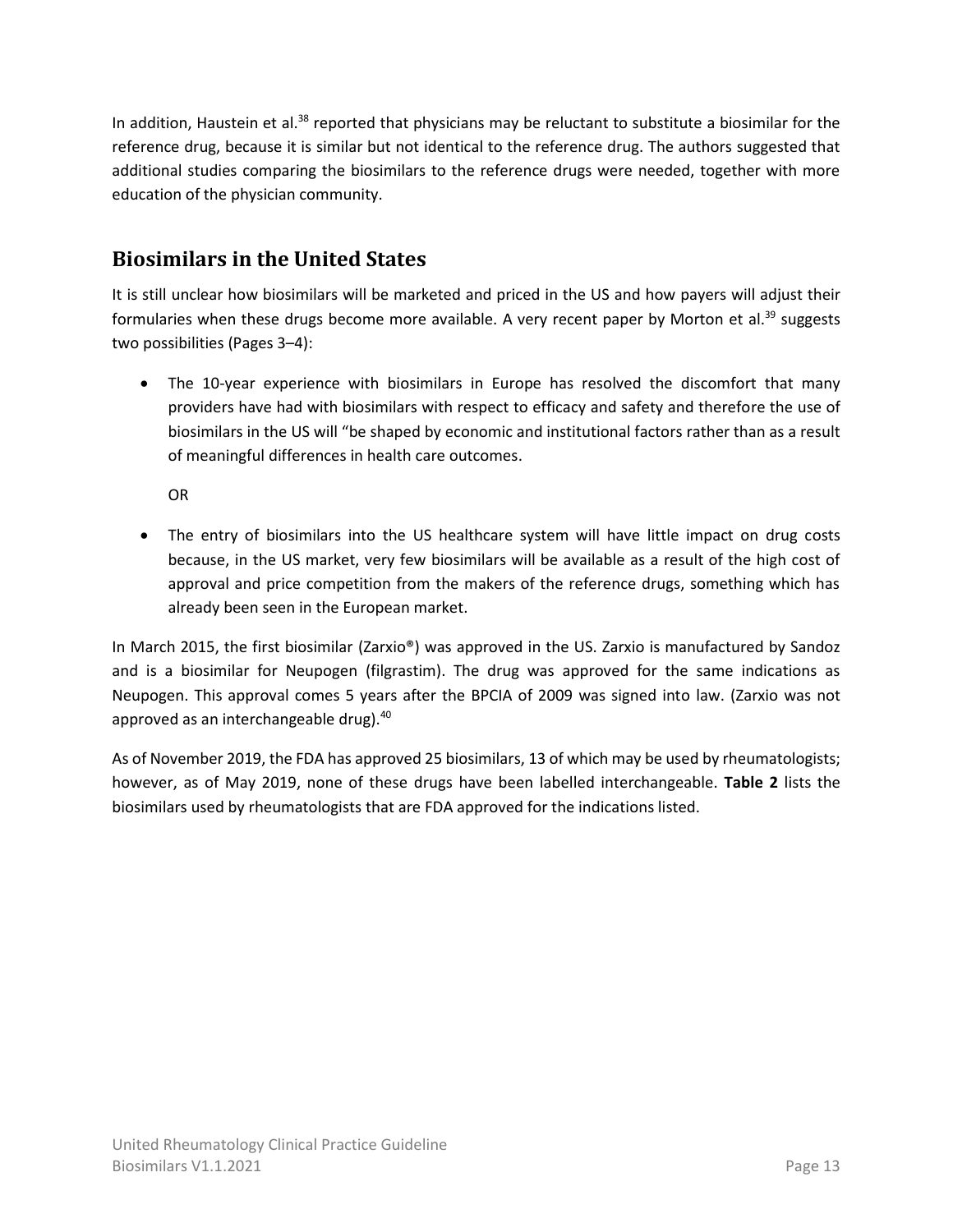#### <span id="page-13-0"></span>*Table 2. FDA-approved biosimilar DMARDs*

| <b>Biosimilar DMARDs</b><br>(bsDMARDs)   | <b>Originator Drug</b> | <b>Route of</b><br><b>Administration</b> | <b>Indications</b>                                                                                                                                                                             |  |
|------------------------------------------|------------------------|------------------------------------------|------------------------------------------------------------------------------------------------------------------------------------------------------------------------------------------------|--|
| Erelzi® (etanercept-szzs)                | Enbrel <sup>®</sup>    | SQ                                       | RA, PsA, AS                                                                                                                                                                                    |  |
| Eticovo (etanercept-ykro)                | Enbrel <sup>®</sup>    | SQ                                       | RA, PsA, AS                                                                                                                                                                                    |  |
| Ruxience (rituximab-pvvr)                | Rituxan                | IV                                       | Granulomatosis with<br>polyangiitis and microscopic<br>polyangiitis with steroids                                                                                                              |  |
| Truxima (rituximab-abbs)                 | Rituxan                | IV                                       | RA in combination with MTX in<br>patients who have failed to get<br>an adequate response to at<br>least one TNFi drug<br>Granulomatosis with<br>polyangiitis and - microscopic<br>polyangiitis |  |
| Riabni (rituximab-arrx)                  | Rituxan                | IV                                       | Granulomatosis with<br>polyangiitis with<br>glucocorticoids and<br>microscopic polyangiitis                                                                                                    |  |
| Inflectra® (infliximab-dyyb)             | Remicade <sup>®</sup>  | IV                                       | RA, PsA, AS                                                                                                                                                                                    |  |
| Renflexis <sup>®</sup> (infliximab-abda) | Remicade <sup>®</sup>  | IV                                       | RA, PsA, AS                                                                                                                                                                                    |  |
| Ixifi <sup>®</sup> (infliximab-qbtx)     | Remicade <sup>®</sup>  | IV                                       | RA (when given with MTX),<br>PsA, AS                                                                                                                                                           |  |
| Avsola (infliximab-axxq)                 | Remicade               | IV                                       | RA with MTX, PsA, AS                                                                                                                                                                           |  |
| Amjevita® (adalimumab-atto)              | Humira <sup>®</sup>    | SQ                                       | RA, PsA, AS                                                                                                                                                                                    |  |
| Cyltezo <sup>®</sup> (adalimumab-adbm)   | Humira <sup>®</sup>    | SQ                                       | RA, PsA, AS                                                                                                                                                                                    |  |
| Hyrimoz <sup>®</sup> (adalimumab-adaz)   | Humira <sup>®</sup>    | SQ                                       | RA, PsA, AS                                                                                                                                                                                    |  |
| Abrilada (adalimumab-afzb)               | Humira <sup>®</sup>    | SQ                                       | RA, PsA, AS                                                                                                                                                                                    |  |
| Hadlima (adalimumab-bwwd)                | Humira <sup>®</sup>    | SQ                                       | RA, PsA, AS                                                                                                                                                                                    |  |
| Hulio (adalimumab-fkjp)                  | Humira <sup>®</sup>    | SQ                                       | RA, PsA, AS                                                                                                                                                                                    |  |
| Hyrimoz (adalimumab-adaz)                | Humira <sup>®</sup>    | SQ                                       | RA, PsA, AS                                                                                                                                                                                    |  |

AS, ankylosing spondylitis; bsDMARDs, biosimilar disease-modifying antirheumatic drugs; DMARDs, disease-modifying antirheumatic drugs; FDA, Food and Drug Administration; IV, intravenous; MTX, methotrexate; PsA, psoriatic arthritis; RA, rheumatoid arthritis; SQ, subcutaneous

A 2007 paper discussed potential savings from the entry of biosimilars into the US market.<sup>41</sup> The authors stated that the major reason generic drugs had such a dramatic effect on prices was the great number of choices for the same brand-name drug. More choices resulted in aggressive competition between manufacturers for market share, which in turn, lowered prices. The authors suggested there would not be as many entries in the biosimilar market as in the generic market as a result of high drug development costs, challenges obtaining FDA approval (which requires more clinical testing than is required for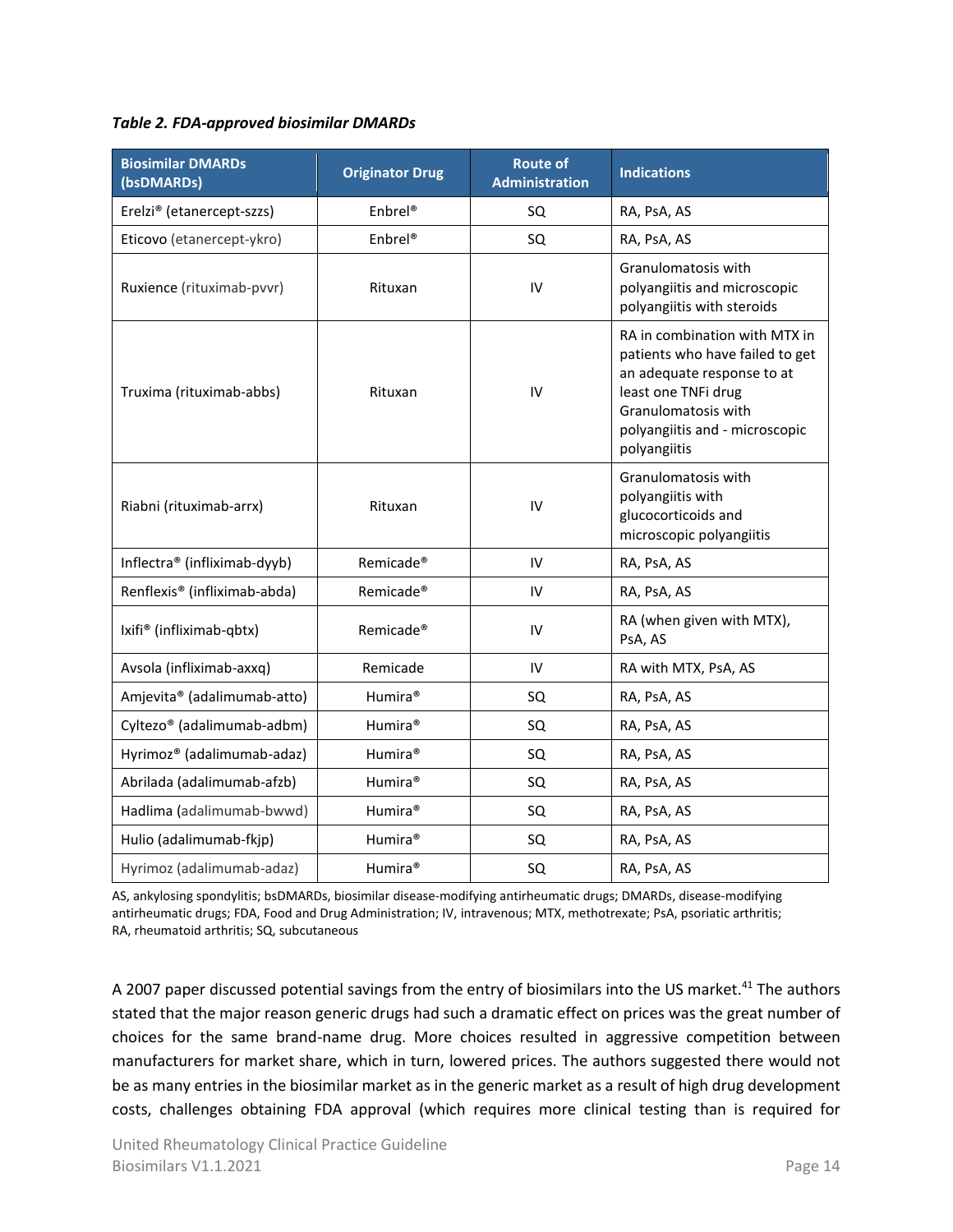generics), and maintaining tight quality control of the production environment. For these reasons and several others described in the paper, this group together with others mentioned above, did not predict the same dramatic decrease in costs with the approval of biosimilars as those seen with generic small-molecule drugs. In addition, manufacturers of the reference drugs may, and already have, entered the biosimilars market. All these factors led the authors of this paper to predict that, in the US, the prices for biosimilars would not be much lower than those for the reference drugs.<sup>41</sup>

The choice of medication to treat rheumatologic diseases is complex and takes into account not only a patient's rheumatologic disease but also age, comorbid conditions, concurrent use of medications, the ability of the patient to self-administer drugs, patient compliance with drug schedules, and antibody status.

United Rheumatology strongly supports the following:

- Mandatory switching or substitution (interchangeability) of biopharmaceuticals, including biosimilars, **should not occur** without the consent of the prescribing rheumatologist and the agreement of the patient.
- Patients who have been treated with biologics and have reached either remission or low disease activity should not be required to change their medication(s) because of changes in health plan formularies or cost. Forcing patients with stable disease to change medications may put them at risk of flares and increased disease activity. $31$
- Substitution should only occur when the FDA has designated a biologic product as interchangeable and only with the approval of the prescribing rheumatologist.
- Additional clinical studies that demonstrate the safety and efficacy of extrapolation of indications for the use of biosimilars.

United Rheumatology's position on these issues is consistent with that of the ACR.<sup>13</sup>

For patients who have not received any biologic treatment (bio-naïve patients) for a rheumatologic disease, United Rheumatology supports the use of an appropriate biosimilar, if one is available. Biosimilars will hopefully lower the cost of these life-altering drugs, making them available to more patients who need them. Unfortunately, IMS Health data for Zarxio has not demonstrated an increase in utilization as a result of the introduction of a biosimilar into the filgrastim space. Biosimilars should certainly lower the cost to the payer and thereby save money in the healthcare economy, but they may not lower the cost to the patient, whose copayments may remain the same. Even if the copayment is greater for the higher "tiered" product, it is likely that the manufacturer of the originator will offer copayment assistance to offset the difference. This is a practice frequently seen when a drug (e.g., Celebrex®) "goes" generic.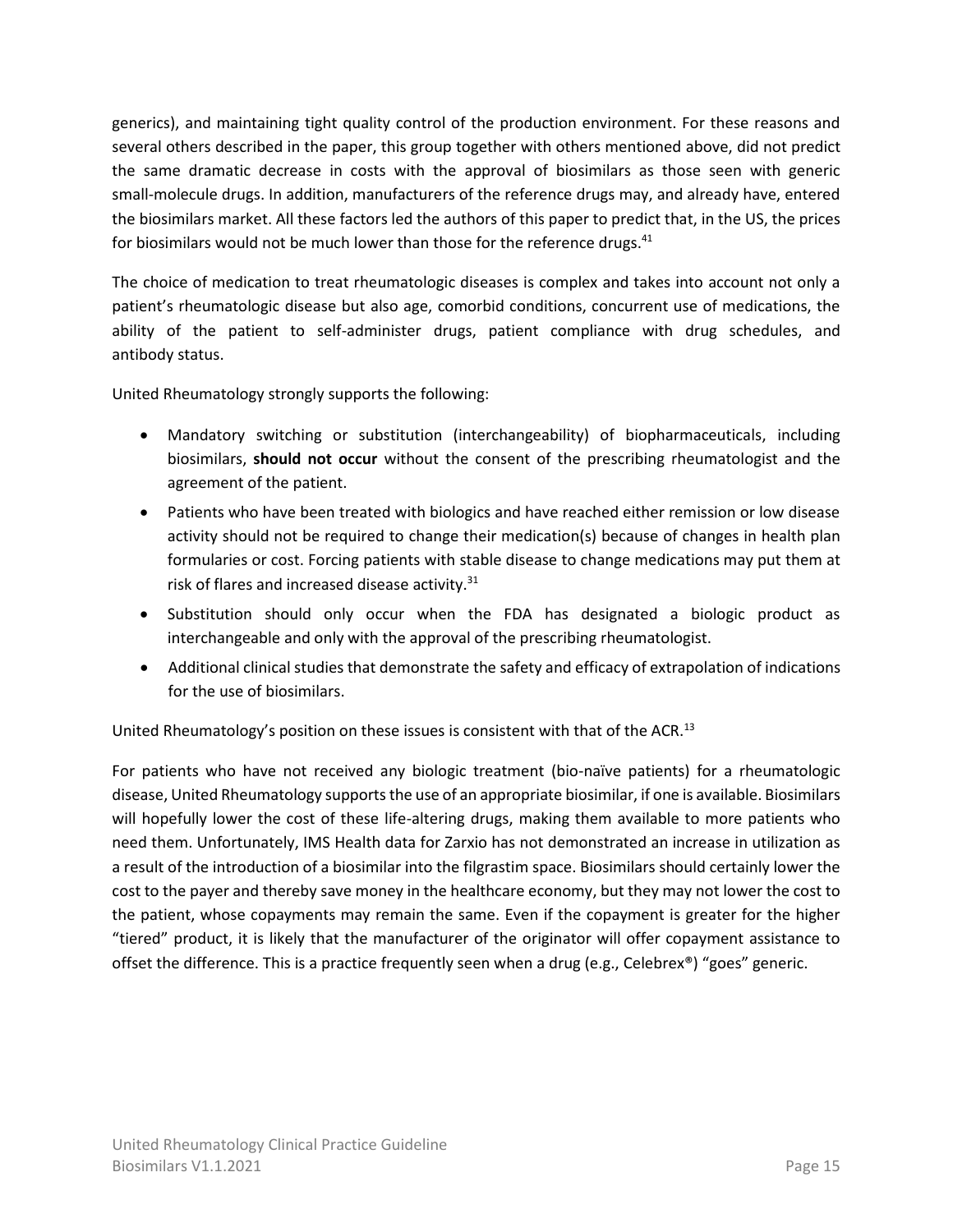#### <span id="page-15-0"></span>**References**

- 1. Centers for Medicare & Medicaid Services. Announcement of Calendar Year (CY) 2016 Medicare Advantage Capitation Rates and Mediare Advantage and Part D Payment Policies and Final Call Letter. [https://www.cms.gov/Medicare/Health-](https://www.cms.gov/Medicare/Health-Plans/MedicareAdvtgSpecRateStats/Downloads/Announcement2016.pdf)[Plans/MedicareAdvtgSpecRateStats/Downlo](https://www.cms.gov/Medicare/Health-Plans/MedicareAdvtgSpecRateStats/Downloads/Announcement2016.pdf) [ads/Announcement2016.pdf.](https://www.cms.gov/Medicare/Health-Plans/MedicareAdvtgSpecRateStats/Downloads/Announcement2016.pdf) Accessed February 19, 2018.
- 2. Health Policy Brief: Specialty Pharmaceuticals. Health Affairs. November 25, 2013. [http://healthaffairs.org/healthpolicybriefs/b](http://healthaffairs.org/healthpolicybriefs/brief_pdfs/healthpolicybrief_103.pdf) [rief\\_pdfs/healthpolicybrief\\_103.pdf.](http://healthaffairs.org/healthpolicybriefs/brief_pdfs/healthpolicybrief_103.pdf) Accessed February 19, 2018.
- 3. The Growing Cost of Specialty Pharmacy is it Sustainable? February 18, 2013. [http://www.ajmc.com/payer](http://www.ajmc.com/payer-perspectives/0218/The-Growing-Cost-of-Specialty-Pharmacyis-it-Sustainable)[perspectives/0218/The-Growing-Cost-of-](http://www.ajmc.com/payer-perspectives/0218/The-Growing-Cost-of-Specialty-Pharmacyis-it-Sustainable)[Specialty-Pharmacyis-it-Sustainable.](http://www.ajmc.com/payer-perspectives/0218/The-Growing-Cost-of-Specialty-Pharmacyis-it-Sustainable) Accessed February 19,2018.
- 4. Anderson-Cook A, Jaeda J, Nelson L, Congressional Budget Office, Working Paper Series Congressional Budget Office. Prices for and Spending on Specialty Drugs in Medicare Part D and Medicaid: An In-depth Analysis. [https://www.cbo.gov/system/files/2019-](https://www.cbo.gov/system/files/2019-03/55011-Specialty_Drugs_WP.pdf) [03/55011-Specialty\\_Drugs\\_WP.pdf.](https://www.cbo.gov/system/files/2019-03/55011-Specialty_Drugs_WP.pdf) Accessed November 24, 2019.
- 5. MagellanRx Management. Specialty Pharmacy Drug List. [https://magellanrx.com/member/external/c](https://magellanrx.com/member/external/commercial/common/doc/en-us/MRx_Formulary_Specialty.pdf) [ommercial/common/doc/en](https://magellanrx.com/member/external/commercial/common/doc/en-us/MRx_Formulary_Specialty.pdf)us/MRx Formulary Specialty.pdf. Accessed November 24, 2019.
- 6. AHIP Issue Brief, Specialty drugs: Issues and Challenges, accessed at [https://www.ahip.org/wp](https://www.ahip.org/wp-content/uploads/2015/07/IssueBrief_SpecialtyDrugs_7.9.15.pdf)[content/uploads/2015/07/IssueBrief\\_Special](https://www.ahip.org/wp-content/uploads/2015/07/IssueBrief_SpecialtyDrugs_7.9.15.pdf) [tyDrugs\\_7.9.15.pdf](https://www.ahip.org/wp-content/uploads/2015/07/IssueBrief_SpecialtyDrugs_7.9.15.pdf) , February 19, 2020.
- 7. IMS Health Study: U.S. Drug Spending Growth Reaches 8.5 Percent in 2015; [https://www.businesswire.com/news/home](https://www.businesswire.com/news/home/20160414005904/en/IMS-Health-Study-U.S.-Drug-Spending-Growth) [/20160414005904/en/IMS-Health-Study-](https://www.businesswire.com/news/home/20160414005904/en/IMS-Health-Study-U.S.-Drug-Spending-Growth)

[U.S.-Drug-Spending-Growth.](https://www.businesswire.com/news/home/20160414005904/en/IMS-Health-Study-U.S.-Drug-Spending-Growth) Accessed February 14, 2019.

- 8. Schumock GT, Li EC, Wiest MD, Suda KJ, Stubbings J, et al. National trends in prescription drug expenditures and projections for 2017. *Am J Health Syst Pharm*  2017;74:1158-1173.
- 9. IQVIA Institute for Human Data Science. Medicines Use and Spending in the U.S. A Review of 2017 and Outlook to 2022. [https://www.iqvia.com/-](https://www.iqvia.com/-/media/iqvia/pdfs/institute-reports/medicine-use-and-spending-in-the-us-a-review-of-2017-and-outlook-to-2022.pdf?&_=1581333222853) [/media/iqvia/pdfs/institute](https://www.iqvia.com/-/media/iqvia/pdfs/institute-reports/medicine-use-and-spending-in-the-us-a-review-of-2017-and-outlook-to-2022.pdf?&_=1581333222853)[reports/medicine-use-and-spending-in-the](https://www.iqvia.com/-/media/iqvia/pdfs/institute-reports/medicine-use-and-spending-in-the-us-a-review-of-2017-and-outlook-to-2022.pdf?&_=1581333222853)[us-a-review-of-2017-and-outlook-to-](https://www.iqvia.com/-/media/iqvia/pdfs/institute-reports/medicine-use-and-spending-in-the-us-a-review-of-2017-and-outlook-to-2022.pdf?&_=1581333222853)[2022.pdf?&\\_=1581333222853.](https://www.iqvia.com/-/media/iqvia/pdfs/institute-reports/medicine-use-and-spending-in-the-us-a-review-of-2017-and-outlook-to-2022.pdf?&_=1581333222853) Accessed November 24, 2019.
- 10. Biotechnology Innovation Organization (BIO). How do drugs and biologics differ? [https://www.bio.org/articles/how-do-drugs](https://www.bio.org/articles/how-do-drugs-and-biologics-differ)[and-biologics-differ.](https://www.bio.org/articles/how-do-drugs-and-biologics-differ) Accessed September 21, 2016.
- 11. Food and Drug Administration. Understanding Generic Drugs. [https://www.fda.gov/drugs/generic](https://www.fda.gov/drugs/generic-drugs/generic-drug-facts)[drugs/generic-drug-facts.](https://www.fda.gov/drugs/generic-drugs/generic-drug-facts) Accessed February 6, 2020.
- 12. Food and Drug Administration. Generic Drugs Undergo Rigorous FDA Scrutiny. [https://www.fda.gov/consumers/consumer](https://www.fda.gov/consumers/consumer-updates/generic-drugs-undergo-rigorous-fda-scrutiny)[updates/generic-drugs-undergo-rigorous](https://www.fda.gov/consumers/consumer-updates/generic-drugs-undergo-rigorous-fda-scrutiny)[fda-scrutiny.](https://www.fda.gov/consumers/consumer-updates/generic-drugs-undergo-rigorous-fda-scrutiny) Accessed February 6, 2020.
- 13. American College of Rheumatology. Position Statement. The Complexity of Biologics and their Coverage and Payment. [http://www.rheumatology.org/Portals/0/Fil](http://www.rheumatology.org/Portals/0/Files/Complexity%20of%20Biologics.pdf) [es/Complexity%20of%20Biologics.pdf.](http://www.rheumatology.org/Portals/0/Files/Complexity%20of%20Biologics.pdf) Accessed February 19, 2018.
- 14. Amgen Biosimilars. The Power of Biologics. [http://www.amgenbiosimilars.com/the](http://www.amgenbiosimilars.com/the-basics/the-power-of-biologics/)[basics/the-power-of-biologics/.](http://www.amgenbiosimilars.com/the-basics/the-power-of-biologics/) Accessed February 19, 2018.
- 15. Hmiel LK, Brorson KA, Boyne MT, 2nd. Posttranslational structural modifications of immunoglobulin G and their effect on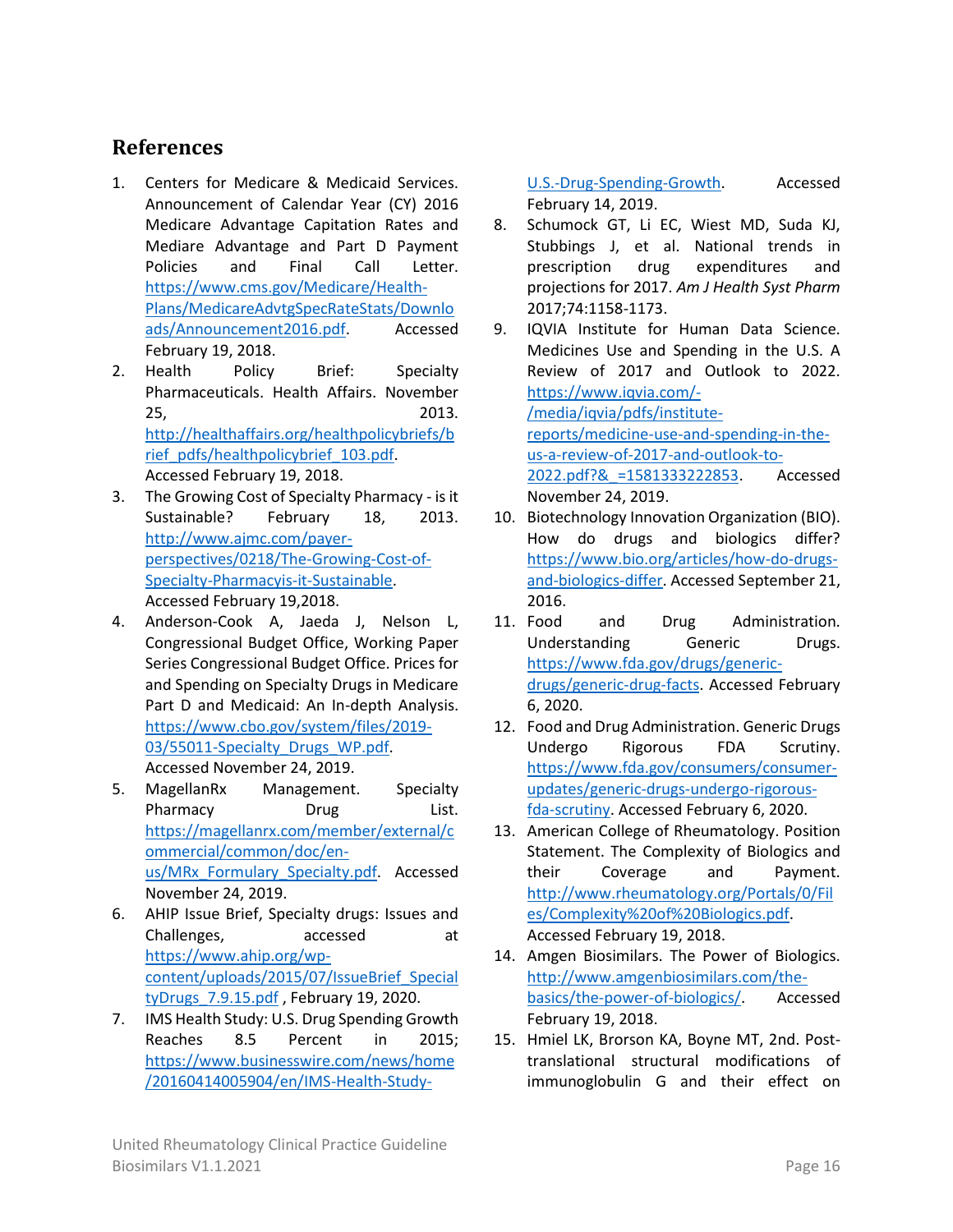biological activity. *Anal Bioanal Chem*  2015;407:79-94.

- 16. Berndt ER, Aitken LM. Brand loyalty, generic entry and price competition in pharmaceuticals in the quarter century after the 1984 Waxman-Hatch legislation. *Int J Economics Business* 2011;18:177-201.
- 17. Association for Accessible Medicines. Generic Drug Access & Savings in the U.S. [https://accessiblemeds.org/sites/default/file](https://accessiblemeds.org/sites/default/files/2018_aam_generic_drug_access_and_savings_report.pdf) s/2018 aam generic drug access and savi ngs report.pdf. Accessed November 25, 2019.
- 18. Food and Drug Administration. The Generic Drug Approval Process. [http://www.fda.gov/Drugs/NewsEvents/uc](http://www.fda.gov/Drugs/NewsEvents/ucm508150.htm) [m508150.htm.](http://www.fda.gov/Drugs/NewsEvents/ucm508150.htm) Accessed February 19, 2018.
- 19. Food and Drug Administration. Biosimilars. [http://www.fda.gov/Drugs/DevelopmentAp](http://www.fda.gov/Drugs/DevelopmentApprovalProcess/HowDrugsareDevelopedandApproved/ApprovalApplications/TherapeuticBiologicApplications/Biosimilars/) [provalProcess/HowDrugsareDevelopedandA](http://www.fda.gov/Drugs/DevelopmentApprovalProcess/HowDrugsareDevelopedandApproved/ApprovalApplications/TherapeuticBiologicApplications/Biosimilars/) [pproved/ApprovalApplications/TherapeuticB](http://www.fda.gov/Drugs/DevelopmentApprovalProcess/HowDrugsareDevelopedandApproved/ApprovalApplications/TherapeuticBiologicApplications/Biosimilars/) [iologicApplications/Biosimilars/.](http://www.fda.gov/Drugs/DevelopmentApprovalProcess/HowDrugsareDevelopedandApproved/ApprovalApplications/TherapeuticBiologicApplications/Biosimilars/) Accessed February 14, 2019.
- 20. Chance K. The US approval pathway for biosimilar products. *Regulatory Focus*  2010;15:34-36.
- 21. Fernandez S. Biosimilars in the US: How Much Can We Learn from Europe? [http://www.xcenda.com/Insights-](http://www.xcenda.com/Insights-Library/HTA-Quarterly-Archive-Insights-to-Bridge-Science-and-Policy/HTA-Quarterly-Spring-2015/Biosimilars-in-the-US-How-much-can-we-learn-from-Europe/)[Library/HTA-Quarterly-Archive-Insights-to-](http://www.xcenda.com/Insights-Library/HTA-Quarterly-Archive-Insights-to-Bridge-Science-and-Policy/HTA-Quarterly-Spring-2015/Biosimilars-in-the-US-How-much-can-we-learn-from-Europe/)[Bridge-Science-and-Policy/HTA-Quarterly-](http://www.xcenda.com/Insights-Library/HTA-Quarterly-Archive-Insights-to-Bridge-Science-and-Policy/HTA-Quarterly-Spring-2015/Biosimilars-in-the-US-How-much-can-we-learn-from-Europe/)[Spring-2015/Biosimilars-in-the-US-How](http://www.xcenda.com/Insights-Library/HTA-Quarterly-Archive-Insights-to-Bridge-Science-and-Policy/HTA-Quarterly-Spring-2015/Biosimilars-in-the-US-How-much-can-we-learn-from-Europe/)[much-can-we-learn-from-Europe/.](http://www.xcenda.com/Insights-Library/HTA-Quarterly-Archive-Insights-to-Bridge-Science-and-Policy/HTA-Quarterly-Spring-2015/Biosimilars-in-the-US-How-much-can-we-learn-from-Europe/) Accessed February 19, 2018.
- 22. U.S. Department of Health and Human Services, Food and Drug Administration, Center for Drug Evluation and Research (CDER), Center for Biologics Evaluation and Research (CBER). Considerations in Demonstrating Interchangeability with a Reference Product - Guidance for Industry. [https://www.fda.gov/media/124907/downl](https://www.fda.gov/media/124907/download) [oad.](https://www.fda.gov/media/124907/download) Accessed November 27, 2019.
- 23. American College of Rheumatology. Position Statement on Biosimilars. [https://www.rheumatology.org/Portals/0/Fil](https://www.rheumatology.org/Portals/0/Files/Biosimilars-Position-Statement.pdf?ver=2018-05-21-134110-000) [es/Biosimilars-Position-](https://www.rheumatology.org/Portals/0/Files/Biosimilars-Position-Statement.pdf?ver=2018-05-21-134110-000)

[Statement.pdf?ver=2018-05-21-134110-000.](https://www.rheumatology.org/Portals/0/Files/Biosimilars-Position-Statement.pdf?ver=2018-05-21-134110-000) Accessed November 25, 2019.

- 24. US Food and Drug Administration. Statement from Acting FDA Commissioner Ned Sharpless, M.D., on Policy Advancements to Help Bring Interchangeable Biosimilars to Market. [https://www.fda.gov/news](https://www.fda.gov/news-events/press-announcements/statement-acting-fda-commissioner-ned-sharpless-md-policy-advancements-help-bring-interchangeable)[events/press-announcements/statement](https://www.fda.gov/news-events/press-announcements/statement-acting-fda-commissioner-ned-sharpless-md-policy-advancements-help-bring-interchangeable)[acting-fda-commissioner-ned-sharpless-md](https://www.fda.gov/news-events/press-announcements/statement-acting-fda-commissioner-ned-sharpless-md-policy-advancements-help-bring-interchangeable)[policy-advancements-help-bring](https://www.fda.gov/news-events/press-announcements/statement-acting-fda-commissioner-ned-sharpless-md-policy-advancements-help-bring-interchangeable)[interchangeable.](https://www.fda.gov/news-events/press-announcements/statement-acting-fda-commissioner-ned-sharpless-md-policy-advancements-help-bring-interchangeable) Accessed November 28, 2019.
- 25. Hyrich KL, Lunt M, Watson KD, Symmons DP, Silman AJ, British Society for Rheumatology Biologics R. Outcomes after switching from one anti-tumor necrosis factor alpha agent to a second anti-tumor necrosis factor alpha agent in patients with rheumatoid arthritis: results from a large UK national cohort study. *Arthritis Rheum* 2007;56:13-20.
- 26. Lim S. Overview of the Regulatory Framework and the FDA's Guidance for the Devleopment and Approval of Biosimilar and Interchangeable Products in the US. [https://www.fda.gov/media/113820/downl](https://www.fda.gov/media/113820/download) [oad.](https://www.fda.gov/media/113820/download) Accessed November 28, 2019.
- 27. Dorner T, Kay J. Biosimilars in rheumatology: current perspectives and lessons learnt. *Nat Rev Rheumatol* 2015;11:713-724.
- 28. Schiestl M, Stangler T, Torella C, Cepeljnik T, Toll H, Grau R. Acceptable changes in quality attributes of glycosylated biopharmaceuticals. *Nat Biotechnol*  2011;29:310-312.
- 29. Finckh A, Simard JF, Gabay C, Guerne PA, physicians S. Evidence for differential acquired drug resistance to anti-tumour necrosis factor agents in rheumatoid arthritis. *Ann Rheum Dis* 2006;65:746-752.
- 30. Hansen KE, Hildebrand JP, Genovese MC, Cush JJ, Patel S, et al. The efficacy of switching from etanercept to infliximab in patients with rheumatoid arthritis. *J Rheumatol*  2004;31:1098-1102.
- 31. Reggia R, Franceschini F, Tincani A, Cavazzana I. Switching from intravenous to subcutaneous formulation of abatacept: a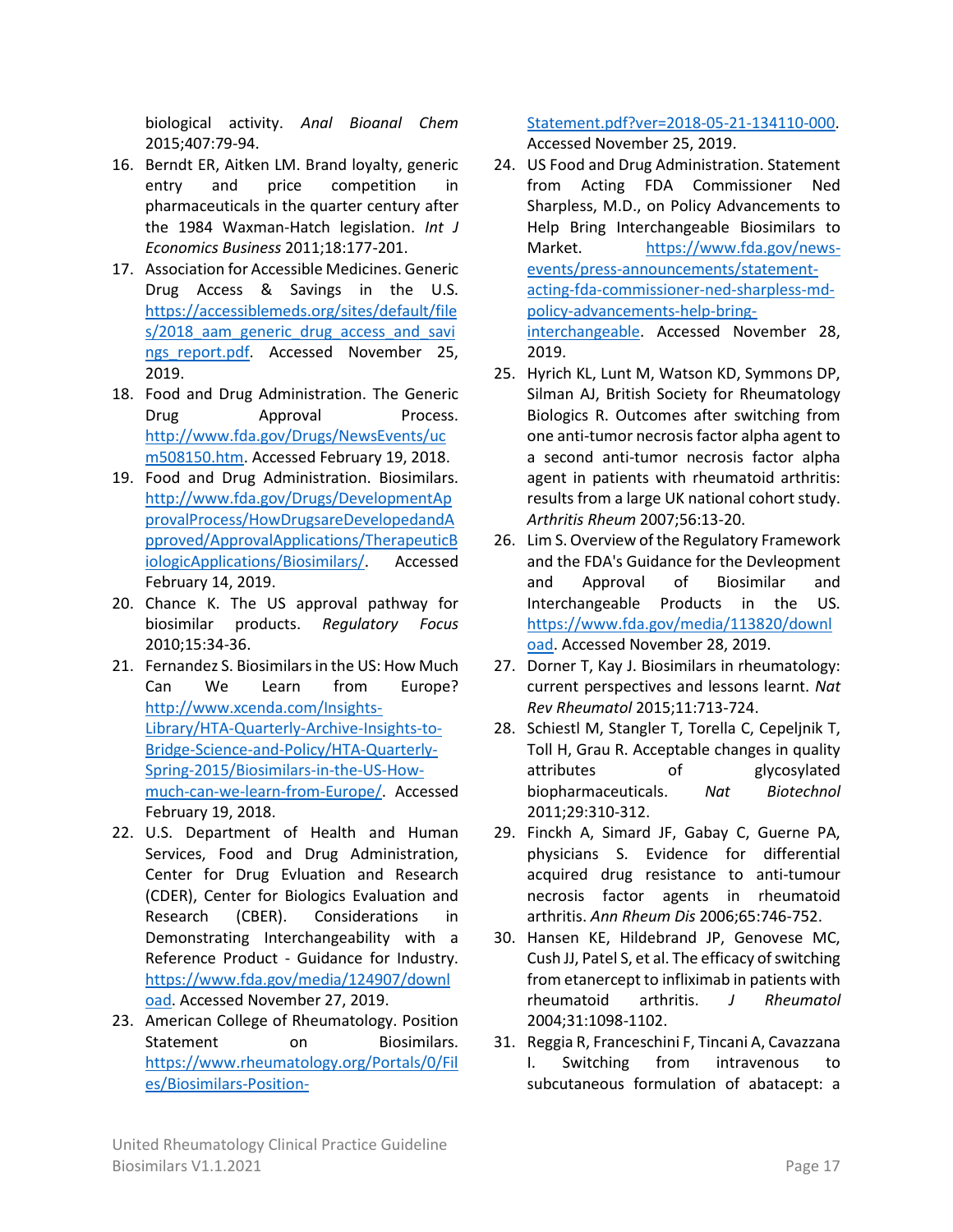single-center Italian experience on efficacy and safety. *J Rheumatol* 2015;42:193-195.

32. Food and Drug Administration. Statement from FDA Commissioner Scott Gottlieb, M.D., on FDA's steps on naming of biological medicines to balance competition and safety for patients receiving these products. March 7, 2019. [https://www.fda.gov/NewsEvents/Newsroo](https://www.fda.gov/NewsEvents/Newsroom/PressAnnouncements/ucm632870.htm)

[m/PressAnnouncements/ucm632870.htm.](https://www.fda.gov/NewsEvents/Newsroom/PressAnnouncements/ucm632870.htm) Accessed March 21, 2019.

- 33. Food and Drug Administration. Considerations in Demonstrating Interchangeability with a Reference Product: Guidance for Industry. Draft Guidance. January 2017. [https://www.fda.gov/regulatory](https://www.fda.gov/regulatory-information/search-fda-guidance-documents/considerations-demonstrating-interchangeability-reference-product-guidance-industry)[information/search-fda-guidance](https://www.fda.gov/regulatory-information/search-fda-guidance-documents/considerations-demonstrating-interchangeability-reference-product-guidance-industry)[documents/considerations-demonstrating](https://www.fda.gov/regulatory-information/search-fda-guidance-documents/considerations-demonstrating-interchangeability-reference-product-guidance-industry)[interchangeability-reference-product](https://www.fda.gov/regulatory-information/search-fda-guidance-documents/considerations-demonstrating-interchangeability-reference-product-guidance-industry)[guidance-industry.](https://www.fda.gov/regulatory-information/search-fda-guidance-documents/considerations-demonstrating-interchangeability-reference-product-guidance-industry) Accessed February 6, 2020.
- 34. Megerlin F, Lopert R, Taymor K, Trouvin JH. Biosimilars and the European experience: implications for the United States. *Health Aff (Millwood)* 2013;32:1803-1810.
- 35. Generics and Biosimilars Initiative (GaBI). Generics and Biosimilars Approved in Europe. July 8, 2011. [http://www.gabionline.net/Biosimilars/Gen](http://www.gabionline.net/Biosimilars/General/Biosimilars-approved-in-Europe) [eral/Biosimilars-approved-in-Europe.](http://www.gabionline.net/Biosimilars/General/Biosimilars-approved-in-Europe) Accessed February 19, 2018.
- 36. Palmer E. Updated: Merck Discounts Remicade in U.K. as it Tries to Fend off Biosimilars. [https://www.fiercepharma.com/sales-and](https://www.fiercepharma.com/sales-and-marketing/updated-merck-discounts-remicade-u-k-as-it-tries-to-fend-off-biosimilars)[marketing/updated-merck-discounts](https://www.fiercepharma.com/sales-and-marketing/updated-merck-discounts-remicade-u-k-as-it-tries-to-fend-off-biosimilars)[remicade-u-k-as-it-tries-to-fend-off](https://www.fiercepharma.com/sales-and-marketing/updated-merck-discounts-remicade-u-k-as-it-tries-to-fend-off-biosimilars)[biosimilars.](https://www.fiercepharma.com/sales-and-marketing/updated-merck-discounts-remicade-u-k-as-it-tries-to-fend-off-biosimilars) Accessed February 6, 2020.
- 37. EuropaBio. EuropaBio Guide on Biosimilars in Europe. When Science Meets Policy. [http://www.lif.dk/SiteCollectionDocuments/](http://www.lif.dk/SiteCollectionDocuments/Publikationer/europabio_guide_to_biosimilars_europe_2014.pdf) [Publikationer/europabio\\_guide\\_to\\_biosimila](http://www.lif.dk/SiteCollectionDocuments/Publikationer/europabio_guide_to_biosimilars_europe_2014.pdf) [rs\\_europe\\_2014.pdf.](http://www.lif.dk/SiteCollectionDocuments/Publikationer/europabio_guide_to_biosimilars_europe_2014.pdf) Accessed February 19, 2018.
- 38. Haustein R, deMillas C, Höer A, Häussler B. Saving money in the European healthcare system with biosimilars. *GaBI J* 2012;3-4:120- 126.
- 39. Morton FS, Stern AD, Stern S. The Impact of the Entry of Biosimilars: Evidence from Europe.

[https://link.springer.com/article/10.1007/s1](https://link.springer.com/article/10.1007/s11151-018-9630-3) [1151-018-9630-3.](https://link.springer.com/article/10.1007/s11151-018-9630-3) Accessed February 6, 2020.

- 40. Food and Drug Administration. FDA approves first biosimilar product Zarxio. [https://wayback.archive](https://wayback.archive-it.org/7993/20170722143731/https:/www.fda.gov/NewsEvents/Newsroom/PressAnnouncements/ucm436648.htm)[it.org/7993/20170722143731/https://www.f](https://wayback.archive-it.org/7993/20170722143731/https:/www.fda.gov/NewsEvents/Newsroom/PressAnnouncements/ucm436648.htm) [da.gov/NewsEvents/Newsroom/PressAnnou](https://wayback.archive-it.org/7993/20170722143731/https:/www.fda.gov/NewsEvents/Newsroom/PressAnnouncements/ucm436648.htm) [ncements/ucm436648.htm.](https://wayback.archive-it.org/7993/20170722143731/https:/www.fda.gov/NewsEvents/Newsroom/PressAnnouncements/ucm436648.htm) Accessed February 6, 2020.
- 41. Grabowski HG, Ridley DB, Schulman KA. Entry and competition in generic biologics. *Manage Decis Econ* 2007;28:439-451.